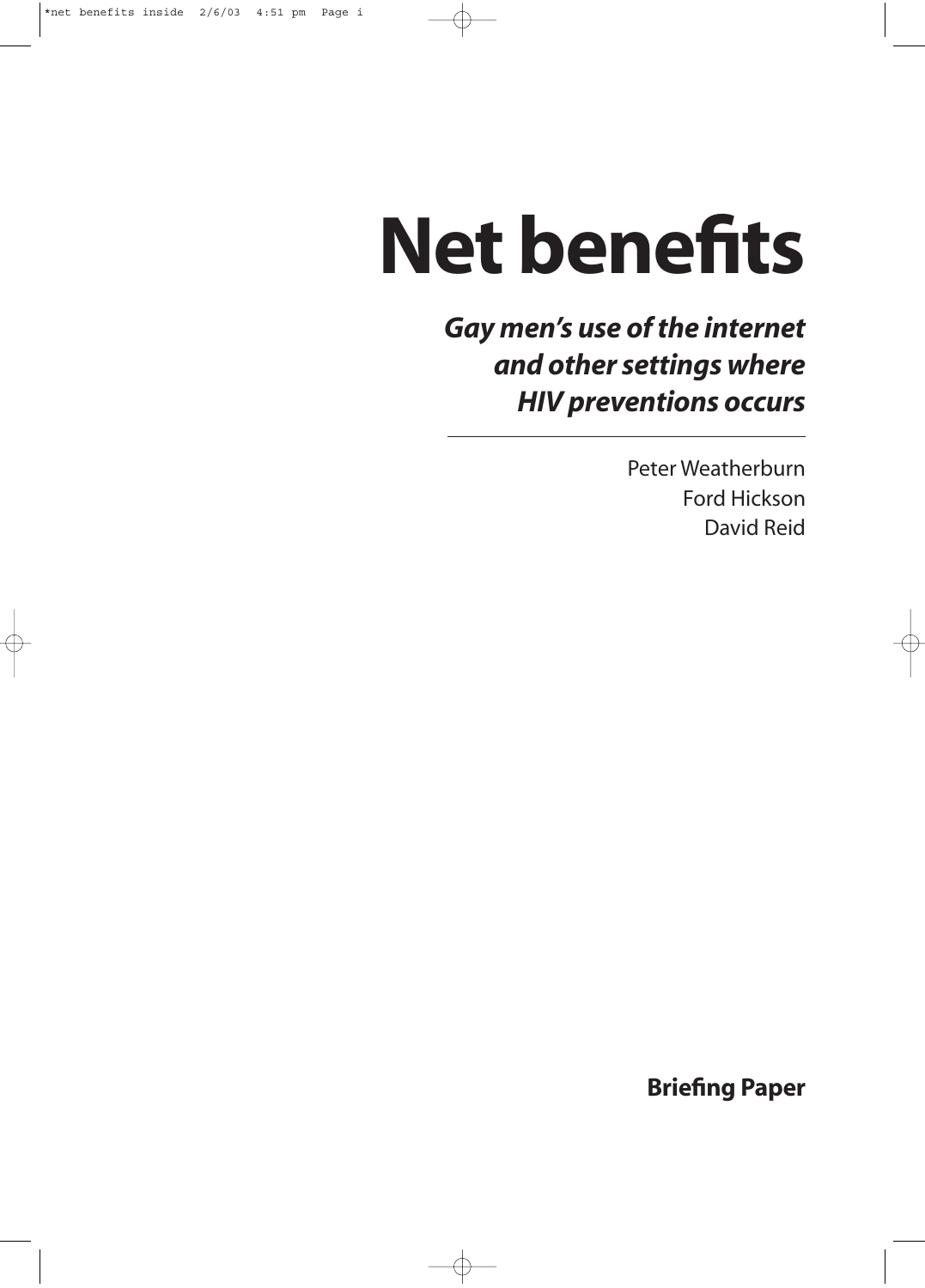### **Preface**

This Briefing Paper is part of an on-going series that forms one strand of the research and development programme supporting CHAPS, the national HIV prevention programme for gay men and other homosexually active men. It is intended to explore what we know about the internet and its emerging relationship to the sexual lifestyles of gay men and other homosexually active men. The topic was chosen by CHAPS partners as an area of emerging interest to their organisations and others engaged in HIV prevention and sexual health promotion.

Where new data is reported in this paper it arises from our *Gay Men's Sex Surveys* from 1999, 2001 or 2002. The methods, sample descriptions and other results of the first two of these surveys are already published (Weatherburn *et al.*, 2000; Reid *et al.*, 2002). Our main report of the 2002 *Gay Men's Sex Survey* will be published in August 2003. Our thanks go to 100 or so agencies that are acknowledged in the main reports for their collaboration with one or more of these *Gay Men's Sex Surveys.*

The intended audience for this paper includes HIV prevention and sexual health promotion practitioners, policy makers, health service commissioners and researchers, especially those concerned with sex between men.

Thanks to the following readers for their feedback on earlier drafts of this briefing paper: Will Nutland and Richard Scholey (Terrence Higgins Trust London), Catherine Dodds, Laurie Henderson, Peter Keogh and Michael Stephens (all of Sigma Research).

*Peter Weatherburn June 2003*



**Sigma Research The Terrence Higgins Trust, London Faculty of Humanities & Social Sciences 52–54 Grays Inn Road** University of Portsmouth **London. WC1X 8JU Unit 64, 49 Effra Road 020 7831 0330 London SW2 1BZ www.tht.org.uk 020 7737 6223 www.sigmaresearch.org.uk**



ISBN: 1 872956 68 8 June 2003 Published by Sigma Research ©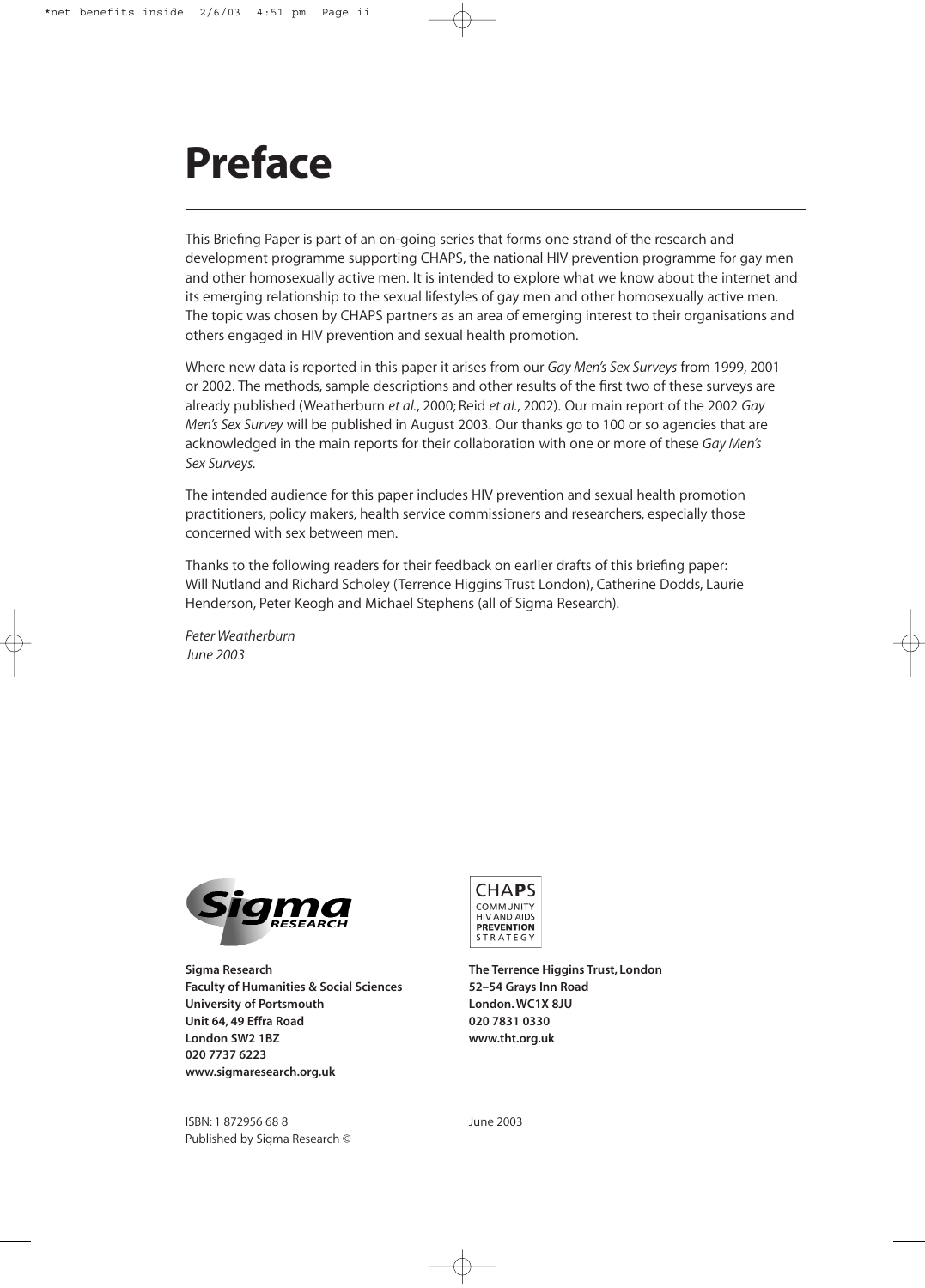| 1     | <b>Introduction</b>                                                                        | 1              |
|-------|--------------------------------------------------------------------------------------------|----------------|
| 2.    | Using the internet for HIV prevention and sexual health promotion                          | 3              |
| 2.1   | Feasibility                                                                                | 3              |
| 2.1.1 | World Wide Web                                                                             | 3              |
| 2.1.2 | Web-chat (chatrooms)                                                                       | $\overline{4}$ |
| 2.1.3 | Email                                                                                      | $\overline{4}$ |
| 2.1.4 | Bulletin boards/newsgroups                                                                 | 4              |
| 2.2   | Cost                                                                                       | 5              |
| 2.3   | Access                                                                                     | 5              |
| 2.4   | Acceptability                                                                              | 5              |
| 2.5   | <b>Need</b>                                                                                | 6              |
| 2.6   | Effectiveness and efficiency                                                               | $\overline{7}$ |
| 3.    | Prevalence and variations in use of the internet                                           | 8              |
| 3.1   | Prevalence of overall internet use                                                         | 8              |
| 3.2   | Variations in overall internet use                                                         | 8              |
| 3.3   | Internet: who uses what?                                                                   | 10             |
| 3.3.1 | Directorate of residence & variations in internet use                                      | 10             |
| 3.3.2 | Age & variations in internet use                                                           | 10             |
| 3.3.3 | Formal education & variations in internet use                                              | 11             |
| 3.3.4 | Gender of partners & variations in internet use                                            | 12             |
| 3.3.5 | Ethnicity & variations in internet use                                                     | 12             |
| 3.3.6 | HIV testing history & variations in internet use                                           | 12             |
| 3.4   | Summary                                                                                    | 13             |
| 4.    | The internet and other settings to meet new male sexual partners                           | 14             |
| 4.1   | Changes over time in (sexualised) settings used                                            | 14             |
| 4.2   | Proportions using various settings to meet new partners                                    | 15             |
| 4.3   | Relationships between the settings:<br>segmenting men by where they meet new male partners | 16             |
| 4.4   | Setting use and disclosure of homosexual activity                                          | 18             |
| 4.5   | Setting use and risk of HIV exposure                                                       | 20             |
| 4.6   | Summary                                                                                    | 22             |
| 5.    | <b>Discussion</b>                                                                          | 24             |

**References 25**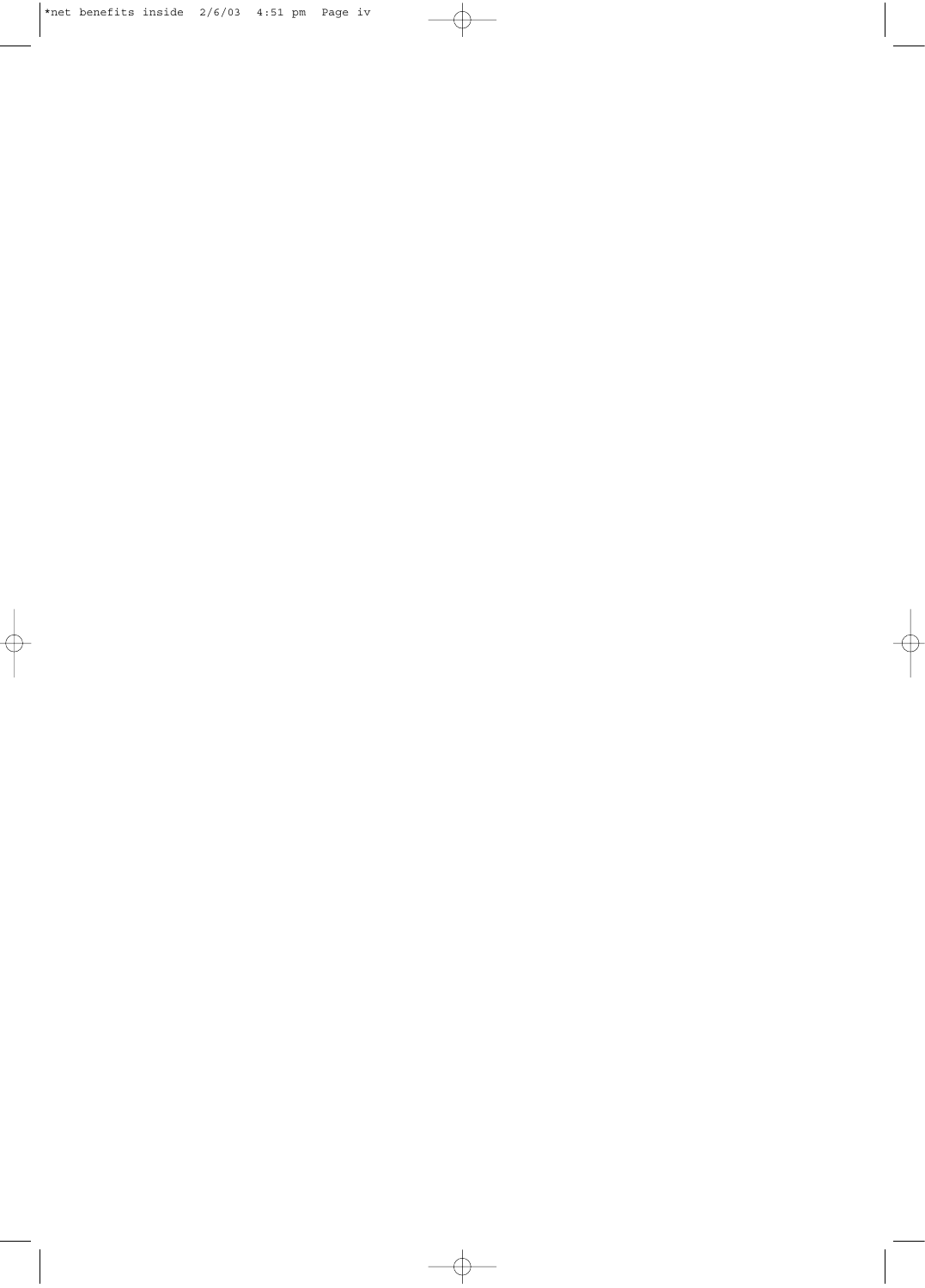### **Introduction** 1

The last few years have seen the emergence of the internet as a place where people can encounter others that they subsequently meet and have sex with. With regard to sex, the internet has had a huge influence on the everyday life of many people. Pornography was (predictably) one of the first applications of the internet and continues to be its biggest industry. Anyone can easily find sexually explicit images and text on the World Wide Web, irrespective of their sexual orientation or specific sexual interests. The internet also allows for the discreet purchase of goods and services that one might not want to buy in person, or might not know where to shop for. This includes products and services as diverse as sex toys, lubricants, condoms and videos, sex workers and both generic sildenafil citrate and Viagra™ proper. It also allows users to watch pornographic videos online and access voyeur cameras which allow the user to observe others having sex in real-time. In addition to this wealth of products and services the internet facilitates individual learning about any topic imaginable (and many others that are not). In particular, the World Wide Web brings access to a vast and ever growing amount of information, and it does so faster and more easily than most other means of delivery.

The internet also allows personal interaction via chatrooms, where people interact from their keyboard in real-time. This both allows on-line 'scenes' to develop for sexual stimulation and facilitates the establishment of face-to-face encounters. Hospers *et al.* (2002), found that "a large majority" of (gay male) respondents recruited in chatrooms "reported actual encounters as well as sex with men who were initially met though chatting". Chatting via the internet has the advantages of relative immediacy and the possibility of sexual compatibility matching. Meetings can also be facilitated by other internet applications. Bulletin boards and websites can carry an email address through which contact could be made with prospective sex partners. Many gay commercial websites also carry personal contact advertisements which are searchable.

As with the emergence in the UK of sex-on-premises venues (known as 'backrooms') these developments have generated a variety of 'news' stories about gay men and the internet. These global news items are often precipitated by research or STI outbreaks and are invariably quite hysterical. We take as one example the moral panic precipitated by a paper from the Medical & Health Research Association of New York City (Chiasson, Hirshfield *et al.*, 2003) presented at the 10th Conference on Retroviruses in Boston. The research concerned an online survey of 2,934 men using a gay commercial website. The key finding was that among the 84% of respondents that had met sexual partners online, a higher proportion reported unprotected anal intercourse than among the 16% that did not report meeting partners online (64% compared to 58% reported 'unprotected anal sex'). The researchers' own conclusion was:

#### **".. The internet may play a role in HIV transmission. Similar to other high risk venues of the 1970s and 1980s (e.g. bath houses and back rooms), the internet may be a setting in which to meet new sex partners and potentially transmit HIV."**

What is of especial interest is that the American and global press lapped up the press release of the study and almost identical stories ran all over the world. In March 2003, an internet (www.google.com) search on 'Hirshfield internet sex' brought up 383 versions of the same basic press article, from as far afield as England, India, Poland, South Africa and very many of the major newspapers in the USA. All report the same simple findings and all stoke the moral panic about reckless, feckless and dangerous homosexuals. This panic followed the same predictable pattern as previously heavily press-released news concerning sex, gay men and the internet, including the original internet and gay sex hysteria generated by research that traced 12 linked cases of syphilis to chatroom use by men in and around San Francisco (Klausner *et al.*, 2000). Research papers such as these have allowed – perhaps even encouraged – the global media to characterise net use among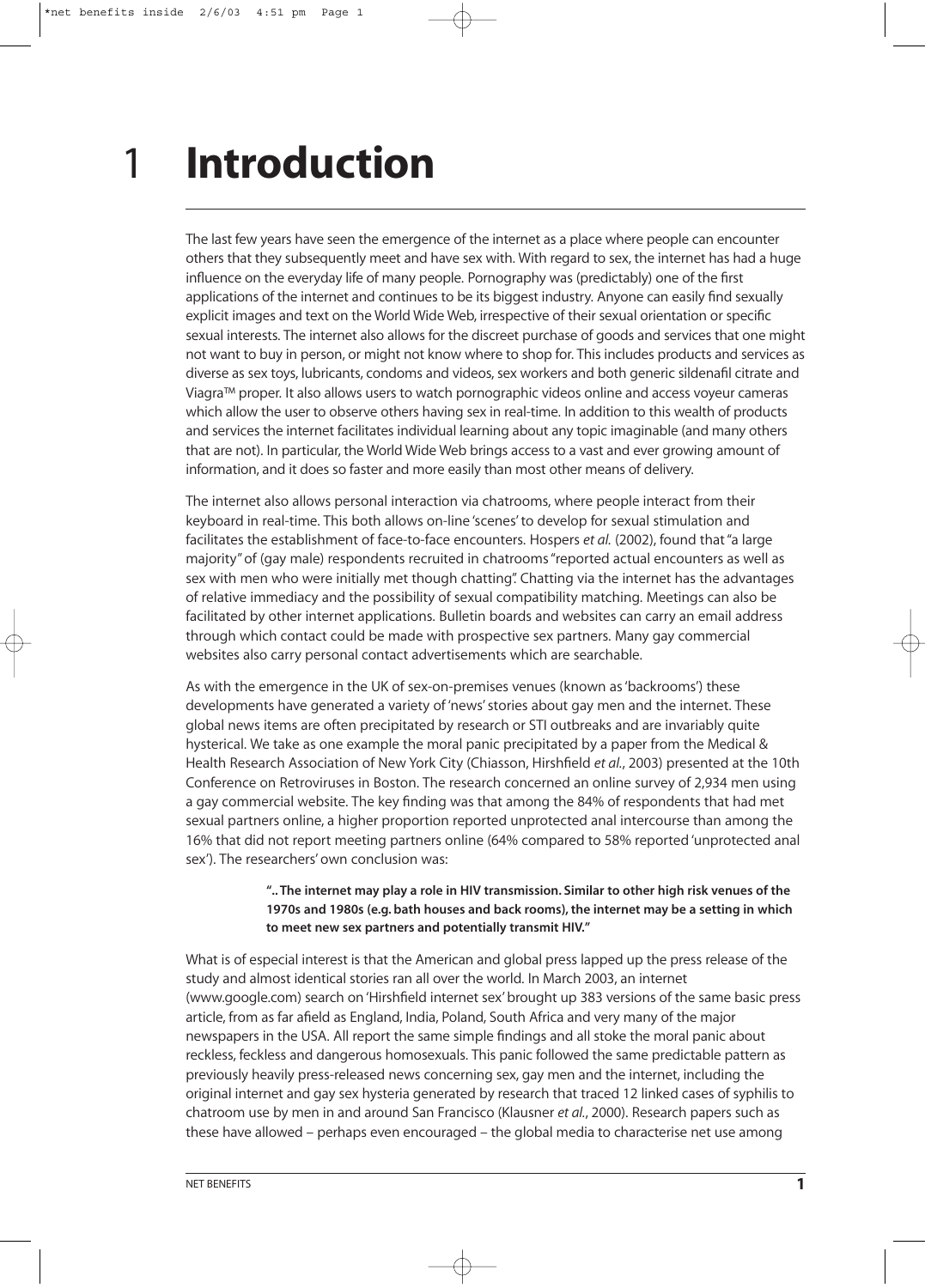gay men as what Hurley (2003) describes as a 'disease risk factor', even though there remains no substantial research evidence that meeting new partners via the internet is associated with an increased risk for HIV exposure or transmission (or any risk of any other sexually transmitted infection).

We have chosen one article to make the following points because in microcosm it displays all the neurosis of the field of HIV prevention and its wider social and political context. The article appeared in the Los Angeles Times on July 26th 2002. It is by Charles Ornstein, a staff writer, who constructs internet sex as dangerous, because it is all too easy.

> **"The accessibility and anonymity that makes the web so popular also make it increasingly dangerous to sex-seeking users, multiplying "the probability of high- risk people meeting high risk people" (attributed to Colorado epidemiologist John Potterat)....**

**"Dr. Gary Cohan, a Beverly Hills physician whose practice treats 2,500 HIV-positive patients, said that as many as 30% meet sex partners online."That number is rising," he said "as people find it's an efficient, easy, 24-hour way that they can meet people without having to brush their teeth or comb their hair" ...**

**"Health officials are woefully ill-equipped to respond. Closing it off or passing out condoms isn't an option. Moreover, the web can be an inviting venue for men who don't typically go to bars or bathhouses and perhaps wouldn't otherwise engage in high-risk sex".**

The internet undoubtedly facilitates (homo)sexual contact. In media (and research) debate there seems to be no awareness of the pleasures and opportunities this brings but huge concern about sexual health risks. Ornstein, among others, claims that meeting sexual partners on the internet "is a public health nightmare ... it's like playing Russian roulette". The problem facing "health officials" as constructed in the media, is that they must control men's sexual behaviour and they cannot control it without control over its setting. In this debate it seems opportunities for sex between men, any sex between men, are a problem.

In whose interests is it to represent the internet as a danger when, within most sexual health promotion frameworks, including *Makingit Count* (Hickson *et al.*, 2000), sex between men is recognised as a source of great emotional, physical and social well-being? If we think that new HIV infections would be stopped if only we had control over gay men's sexual behaviour then the internet is a nightmare: as is the cottage, the cruising ground, the backroom etc. But, the internet is only a nightmare if any (uncontrolled) sex between men is constructed as a nightmare.

Those health promoters (and public health officials) who have a major concern regarding the internet and sexually transmitted infections need to articulate what the precise problem is. Do they believe that increased opportunity for sexual interaction is problematic per se? If not, do they believe that there is some characteristic of the internet that makes it fundamentally more problematic than meeting a man in any other setting?

At present, we have no evidence that the internet is anything other than just another – albeit new – setting to seek and find sex. It helps some men who would otherwise have little sex to have some. And it helps others who already have plenty of sex, to have even more. We have no evidence, to date, that there is anything particularly unique about it.

In this paper we examine the extent to which gay men and other homosexually active men use the internet. We also examine where they meet new partners, and the relationship between where they meet partners and engagement in HIV exposure, with special attention to the internet. In the final section we address the possible implications of the emergence of the internet for sexual health programme planning.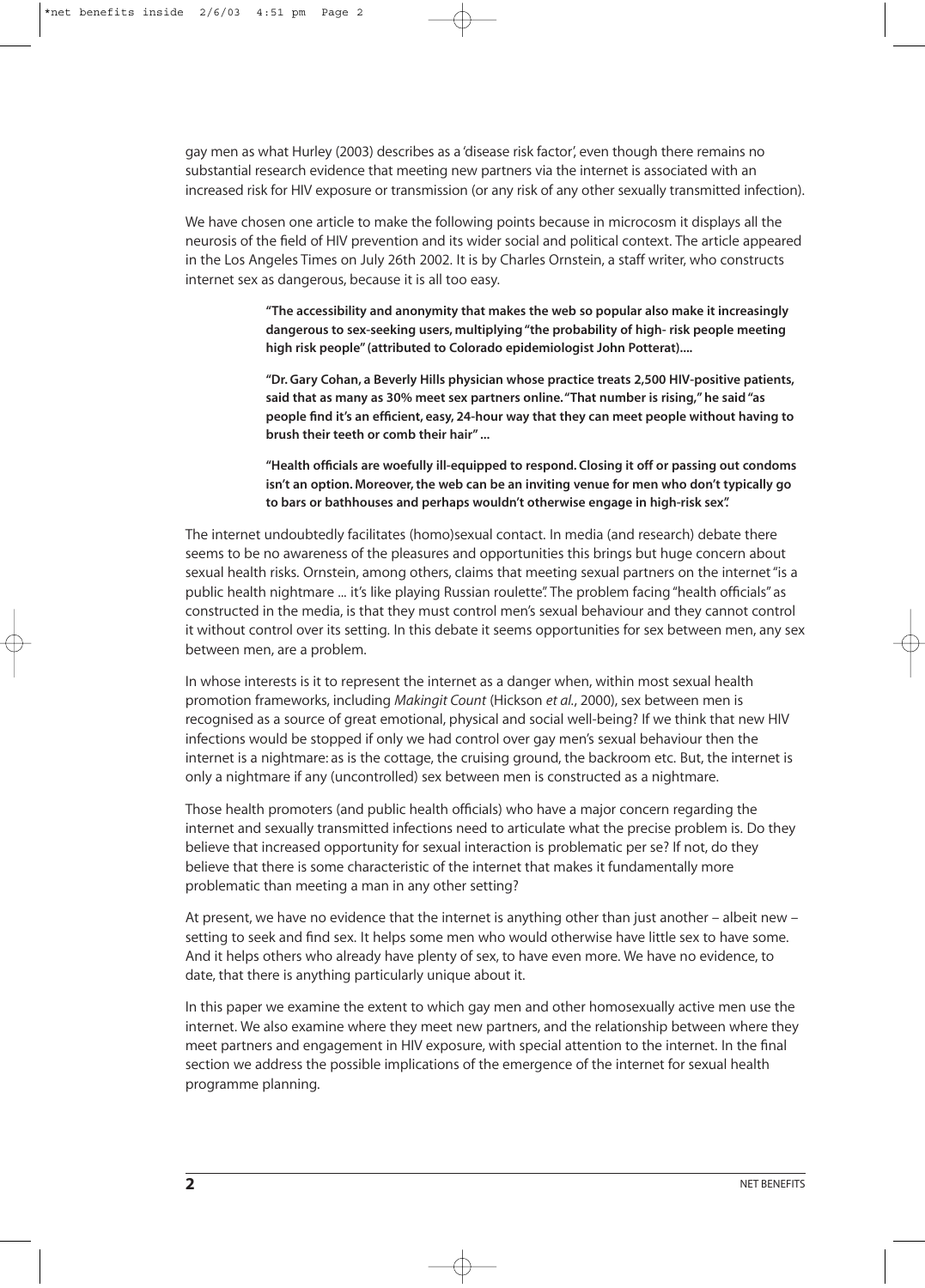### 2

# **Using the internet for HIV prevention and sexual health promotion**

The chapter begins to consider the potential and actual uses of the internet for sexual health promotion and HIV prevention. It is intended to help health promoters with relatively little experience of internet interventions to consider what might be feasible and appropriate. It is based in part on a National HIV Prevention Information Service briefing (Anderson, 1998) that gives additional detail on English Law and policing and control of the internet.

#### **2.1 FEASIBILITY**

Providing sexual health promotion interventions via the internet is self-evidently feasible. American researchers estimate that, globally, there are up to 100,000 websites that provide health information (Grandinetti, 2000) and that health information-seeking is one of the most common and influential functions of the internet (Cline & Haynes, 2001). A simple internet search (www.google.com) on 'HIV oral sex' finds 7,910 web-pages in the UK alone and 283,000 globally. Including 'gay' in the search string ('HIV oral sex gay') reduces these numbers to 2,430 and 60,000 but it is still a vast array of online information that faces a casual internet user.

As a setting for HIV prevention or sexual health promotion interventions the internet is diverse and multi-facted. Indeed, very many of the range of sexual health promotion interventions that are feasible, are also feasible via the internet, and many have been attempted. While some of the interventions are far better established than others, the following begins to outline what is already available.

#### *2.1.1 World Wide Web*

In the modern world, the World Wide Web (the web) is crucial for information. It is the place that increasing numbers of people look when they need information. In response, many organisations engaged in HIV prevention have a website that provides both generic information about sexual health and specific local information for gay men and other homosexually active men.

It is perhaps most helpful to see the web as a publishing format where any written HIV prevention or sexual health promotion material can be placed. As a consequence many websites have similarly high production values as leaflets and other printed materials. Unlike chatrooms, email or bulletin boards (usenet), websites are not usually interactive – though they can be – and many are professionally produced. Unlike any other publishing format the web makes it very easy to continuously update any information placed on a website.

**Editorial** is the mainstay of many websites and is a generic phrase for written content in any form. Almost all websites contain some text, and most health promotion websites are relatively text heavy.

**Adverts** can be used as an integral part of a website or can take the form of pop-ups or banners attached to particular web pages. Adverts might promote other websites or interventions or events that occur in other settings (this is best described as service promotion).

**Leaflets** which are printed, produced and distributed on the gay-scene are often also available to download from websites (usually in Portable Display Format – PDF – for display on any computer).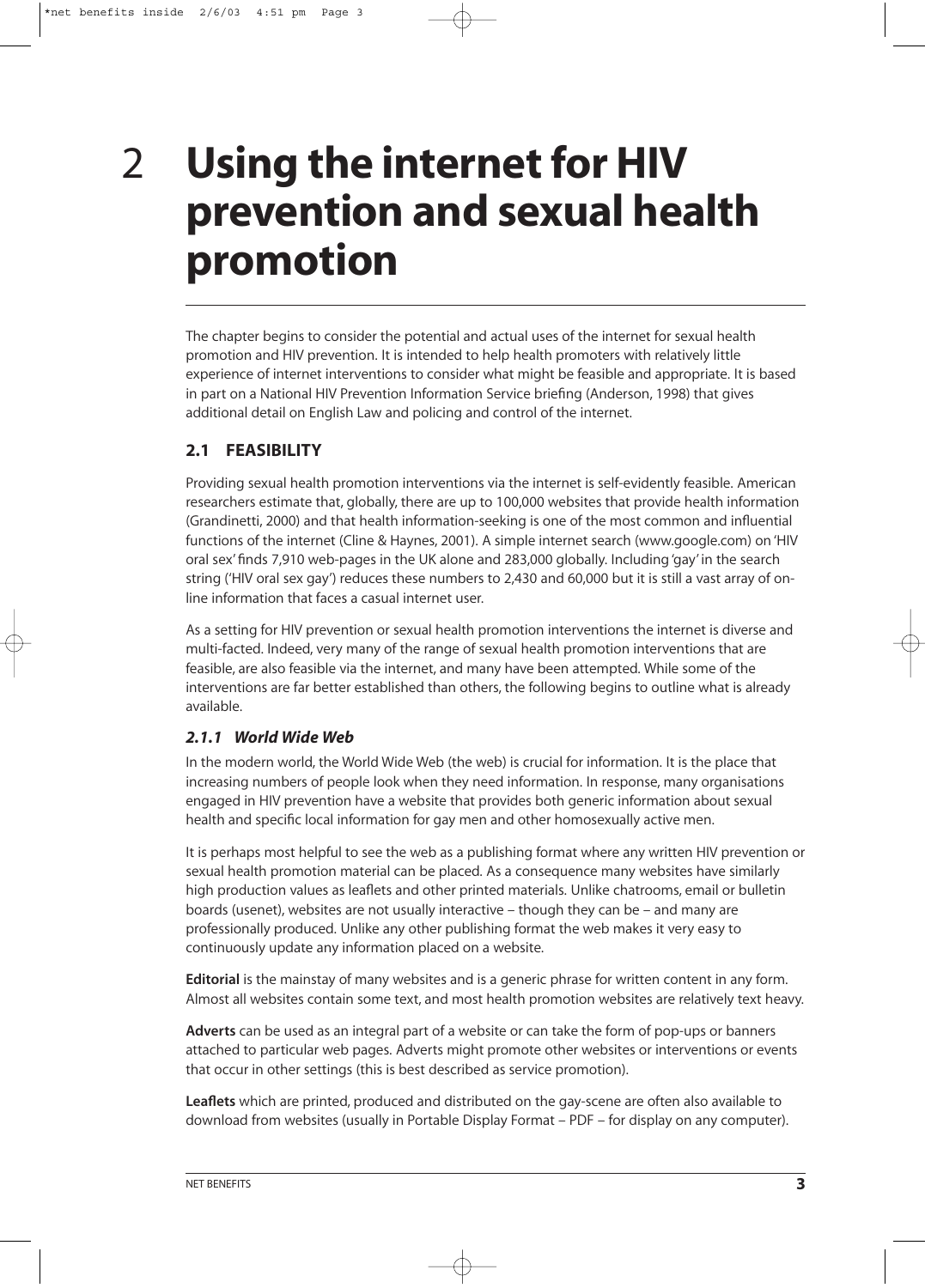Websites can also contain **booking forms** for face-to-face interventions such as counselling or group-work and **order forms** for postal delivery of items such as printed leaflets or (free) condoms and lubricant. They can also contain full **contact details** for an organisation and its staff.

While chatrooms are usually identified as the key meeting places for subsequent sexual contact, the major gay commercial websites also facilitate sexual contact via personal 'contact' advertisements. The web acts as an efficient way to place and peruse personal or contact ads, since it has the benefit of being searchable.

#### *2.1.2 Web-chat (chatrooms)*

Web-chat is a mode of online communication whereby two or more people can interact – via their keyboards – in real-time. Typically the user accesses a chatroom with a defined topic, interest or nominal geographic boundary (such as MSM phone sex, MSM bondage or MSM Swindon for example). Chatrooms are public since all the simultaneous users can see each others messages but any two users can have a more private interaction by retiring to a private room or using instant messaging instead. Chatrooms are usually connected to specific websites.

As if anyone was in doubt, research has established that gay men do not just chat in chatrooms, but make arrangements to meet in person. As Hospers *et al.* (2002) put it "a large majority" of their chatroom-recruited respondents "reported actual encounters" and these meetings were sexual as well as social.

Tailored advice can be delivered via one-off encounters in chatrooms. Such interactions do not require an appointment and can vary in duration and intensity. Most commonly a health educator enters (sexualised) chatrooms and declares their background and solicits questions or queries. These can be put and addressed one-to-one (in a side-room) or via the group interaction in the main chatroom. The defining characteristic is the setting – the internet – and one of the main benefits is the relative anonymity this brings.

#### *2.1.3 Email*

Electronic mail or email is a means of delivering written information from computer to computer using specific dedicated personal email addresses. Email can contain any form of written information including adverts for – or links to – specific websites. Lists of email addresses can be used in similar ways to standard mailing lists – to distribute newsletters, leaflets and other written information. They are direct, fast and cheap. Mailing lists can also be used as communication fora for people with common interests. Subscribers to them can receive, via email, the writings of all other subscribers to the list and may be able to post replies or suggest new topics of debate. Most mailing lists are selfregulating but some are moderated – that is, someone takes responsibility for checking every contribution to make sure it is relevant to the topic of the list. Since mailing lists have to be joined – which can be a complex process – and all correspondence is delivered to private email addresses they are relatively private and hence can cover most topics.

#### *2.1.4 Bulletin boards / newsgroups*

Usenet is the generic name for both bulletin boards and newsgroups. They are public communication spaces to which anyone can contribute though some are membership based. They exist for the exchange of views and debate in writing and are usually accessed via Usenet software. Generally speaking, a user poses a question or suggests a topic and responses from others form a 'thread' of discourse that can be viewed by others. Bulletin boards / newsgroups are usually connected to specific websites.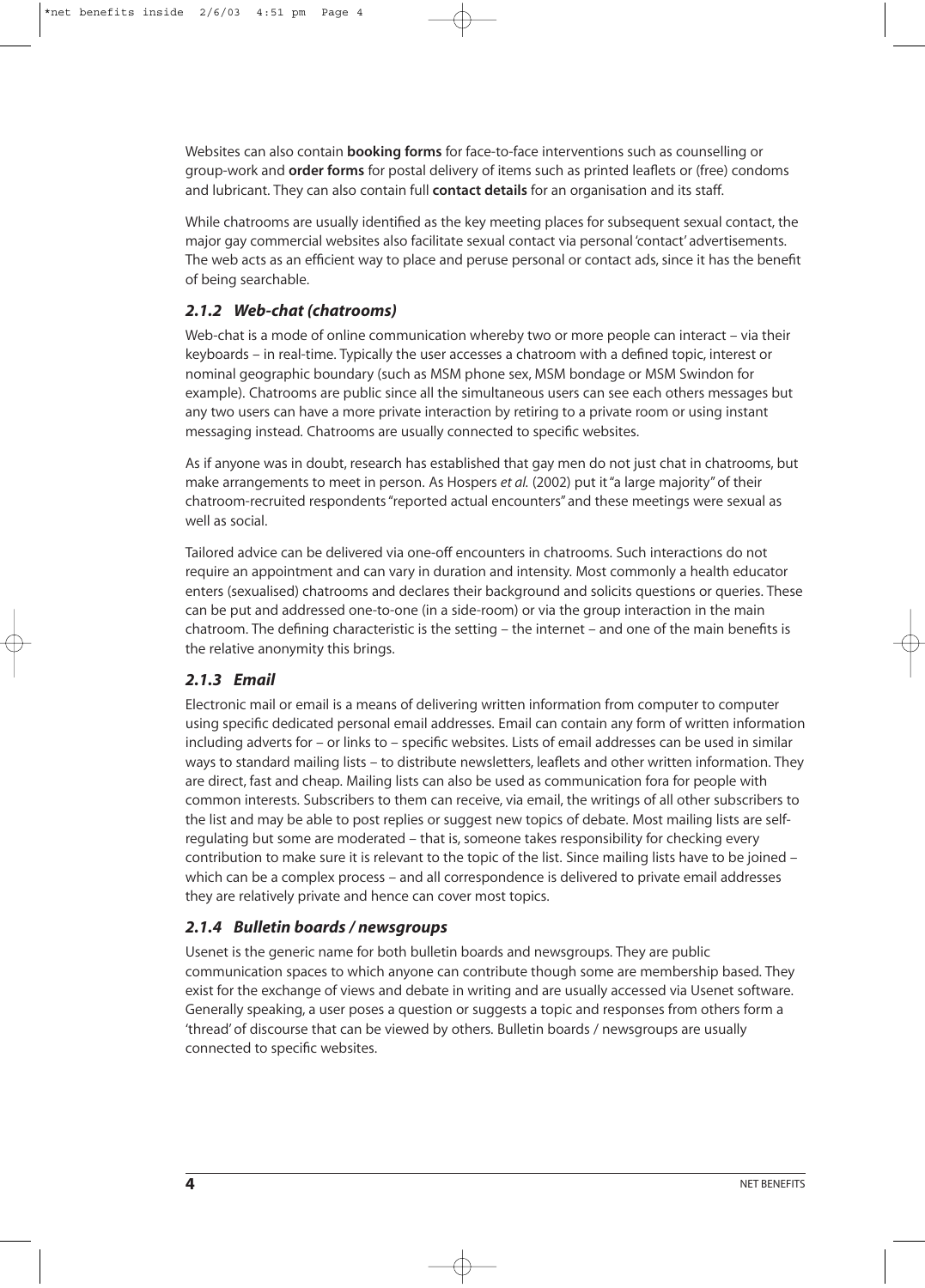#### **2.2 COST**

Generally speaking, internet interventions are relatively cheap, in that they require less resources than comparable interventions. Written interventions are cheaper on the internet as print and distribution costs are not incurred; interactive or 'talking' interventions are cheaper because less infrastructure (premises etc.) is required; distribution interventions are cheaper as they require less staff time etc. Until we have more experience of internet-based interventions it is hard to calculate their precise cost, especially as much of it is marginal. That is, a leaflet written, designed and print produced can be added in downloadable format to a website at marginal – or no – cost. Whether this is worthwhile depends on where it is placed and how it is promoted. However, it is undeniably cheap since few websites are initiated or maintained solely as a place to distribute finished leaflets.

#### **2.3 ACCESS**

As we will demonstrate the proportion of gay men and other homosexually active men who have access to the internet has risen substantially over the last few years. At least two thirds of all gay men use the internet in any given month and the majority of these access it much more frequently. As with any new technology, access is constrained by factors such as age and education (see chapter 3) but the same is true of very many gay (commercial) settings. In terms of priority groups for HIV prevention, the profile of men using the internet is both good and bad news: good because we can expect to meet men younger than the general gay population; bad news because among all age groups encountered, internet interventions (apart from those in chatrooms) will disproportionately benefit men with higher education. The profile of chatroom users is specific and different, being also, disproportionately used by behaviourally bisexual men, a finding that mirrors research from Sweden (Tikkanen *et al.*, 2000; Ross *et al.*, 2000)

In terms of access to health promotion material the internet has two major advantages over very many other settings where health promotion occurs. First, it is accessed on the users' own terms – in their own home (or workplace or place of education or in a public space like a library or internet café) – and when they choose. With some care, information can be accessed and used in private and with complete anonymity. This may be especially important for men who have not disclosed their homosexual activity or interest. Second, the internet is substantially more pluralistic than most other settings where health promotion occurs. Irrespective of their wealth, age, sexual tendencies, ethnicity, HIV status or almost any other personal characteristic or preference – the internet provides a place where belonging may be sought and found. It also provides access to everything from the most arcane medical journal to individual personal accounts (web-logs) of everyday (gay) life. Indeed, the degree of variation and the volume of information that ensures the pluralism of the internet, is one of its major drawbacks – in many respects it is too vast. While search-engines allow users to seek very specific information, the huge volume available is both a benefit and a challenge – as many internet users will testify.

#### **2.4 ACCEPTABILITY**

We have little specific information on the acceptability of internet interventions to gay men and other homosexually active men. In the USA, homosexually active men are more likely to endorse HIV prevention interventions on the internet than are non-homosexually active men (Bull, McFarlane & King, 2001). This included health promoters being in chatrooms, HIV prevention emails and websites.

We assume the acceptability of the internet is increased by its privacy as a mode of communication. As a rule confidentiality is assured and personal identity can always be masked. Not only does such privacy and confidentiality provide a valuable opportunity to seek answers to specific personal questions but it probably promotes honesty about sexual health issues.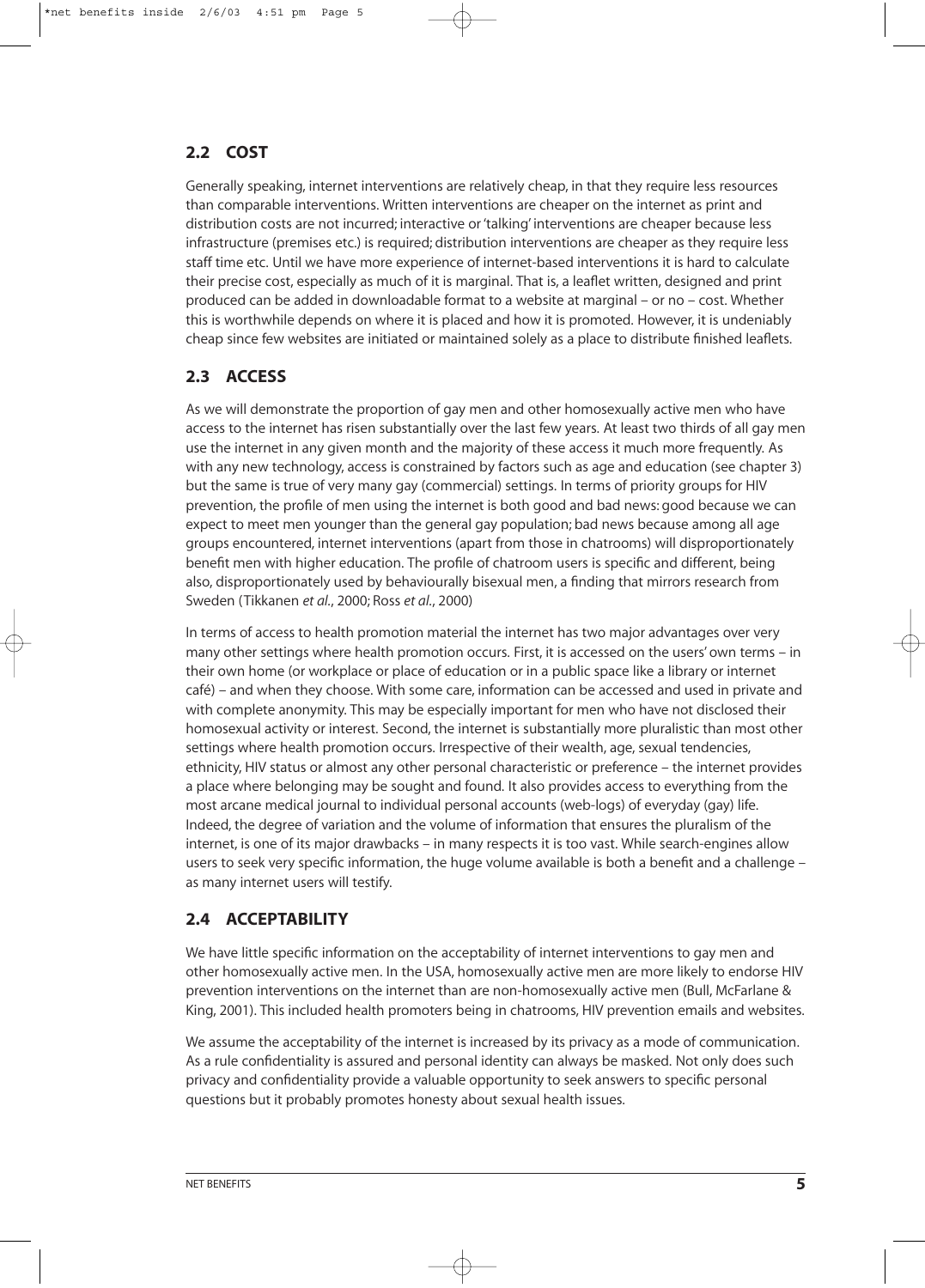#### **2.5 NEED**

No one *needs* the internet, though some people may be in substantial need of the interventions they can encounter via it. Clearly interventions whose setting is the internet are hugely variable and the extent to which they are needed will vary according to the specification of the intervention and the target groups which have access to it.

In the *Gay Men's Sex Survey* 2000 (Hickson, Reid *et al.*, 2001) men who were not happy with their sex life were asked why they were not happy. The left hand side of the following table below gives the most common reasons (and the proportion of all respondents for whom each reason was applicable). The right hand side illustrates some ways in which the internet could be used to address these problems.

| Why are you not happy with your sex life?                        | How could the internet help?                                                                                                                                                                                                          |
|------------------------------------------------------------------|---------------------------------------------------------------------------------------------------------------------------------------------------------------------------------------------------------------------------------------|
| I want a regular relationship with someone<br>(19%)              | • Chatting in chatrooms<br>• Find out about local social groups<br>• Access advice about finding and maintaining relationships<br>• Access websites for men seeking same sex relationships<br>• Access personal or contact ads        |
| I'm not as sexually confident as I want to be<br>(9%)            | • Access general advice via websites<br>• Access specific advice via bulletin boards<br>· Find out about local sexual health services<br>• Allows pre-negotiation of sexual interest and desire prior to any<br>face-to-face meeting. |
| I'd like more sexual partners<br>(8%)                            | • Access sex-workers<br>• Access sexual chatrooms<br>• Access personal or contact ads<br>• Find out about settings for meeting potential partners                                                                                     |
| I'd like more sex with the man / men I have sex with<br>(8%)     | • Read 'spruce up your sex life' websites                                                                                                                                                                                             |
| I'm not having any sex<br>(5%)                                   | • Access pornography<br>• Access sex-workers<br>• Access sexual chatrooms<br>• Access personal or contact ads<br>• Find out about settings for meeting potential partners                                                             |
| I worry too much about HIV / 'safer sex'<br>(4%)                 | • Read sexual health promotion websites<br>• Chat with a health promoter online<br>· Find out about local HIV prevention services                                                                                                     |
| I have problems getting or keeping a hard-on (erection)<br>(4% ) | . Find out about local clinical services<br>• Read sexual health websites<br>• Purchase pharmaceutical interventions (such as Viagra™) or 'herbal'<br>remedies or sex aids (cock-rings etc.)                                          |
| I have problems in my relationship<br>(3%)                       | • Read about gay relationship problems<br>· Find out about local couple counselling<br>• Access advice about maintaining relationships                                                                                                |
| I worry about having too many sexual partners<br>(3%)            | • Access general advice via websites<br>· Find out about local sexual health promotion services<br>• Read about sexual compulsivity                                                                                                   |
| My sex drive is too low<br>(3%)                                  | • Find out about local clinical services<br>• Read about the impact of diet etc. on websites                                                                                                                                          |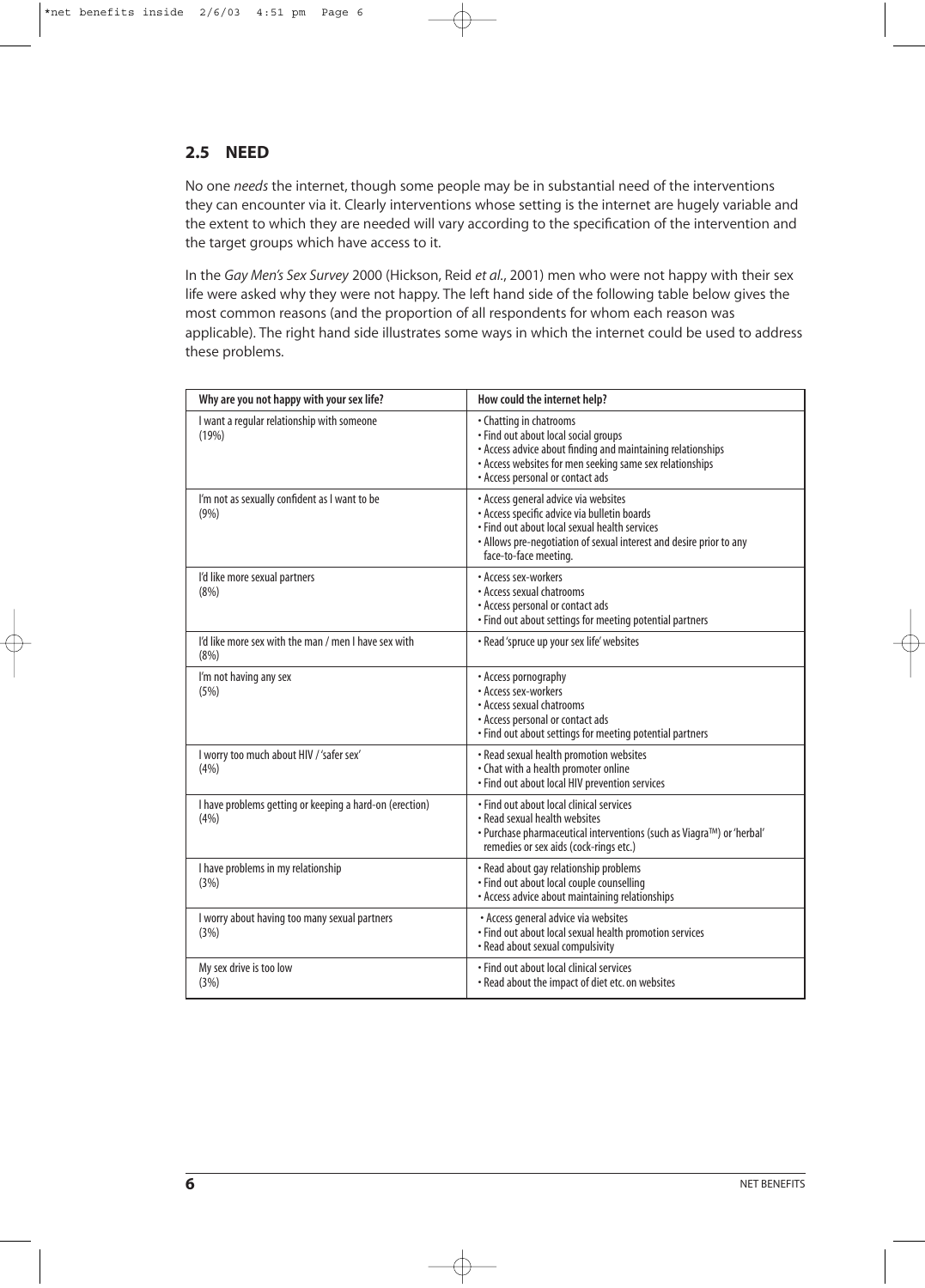#### **2.6 EFFECTIVENESS AND EFFICIENCY**

Of course, the evaluation of any internet intervention will depend on its precise configuration: what it actually consists of and how it is executed. However, generally speaking, client-led and one-off interventions are very hard to evaluate since the needs addressed are hugely variable and there is no on-going contact. Moreover, the specification of aims for internet interventions is patchy and the criteria for success vary substantially. Some would argue that, if primary HIV prevention is the aim of an internet intervention, success should be measured in terms of a reduction in sexual HIV exposure. However, since any single intervention typically concentrates on one specific deficit, neither HIV incidence nor sexual HIV exposure are realistic outcome measures.

In the first instance, evaluation of internet interventions should probably concentrate on establishing the profile of its users along basic demographic lines (such as ethnicity, age and area of residence). This allows providers to establish whether users are biased toward demographic groups most likely to be at risk of HIV exposure. Thereafter, more complex research techniques will be necessary to evaluate the outcomes associated with internet interventions. If such evaluation is deemed appropriate and desirable it will require specific resourcing.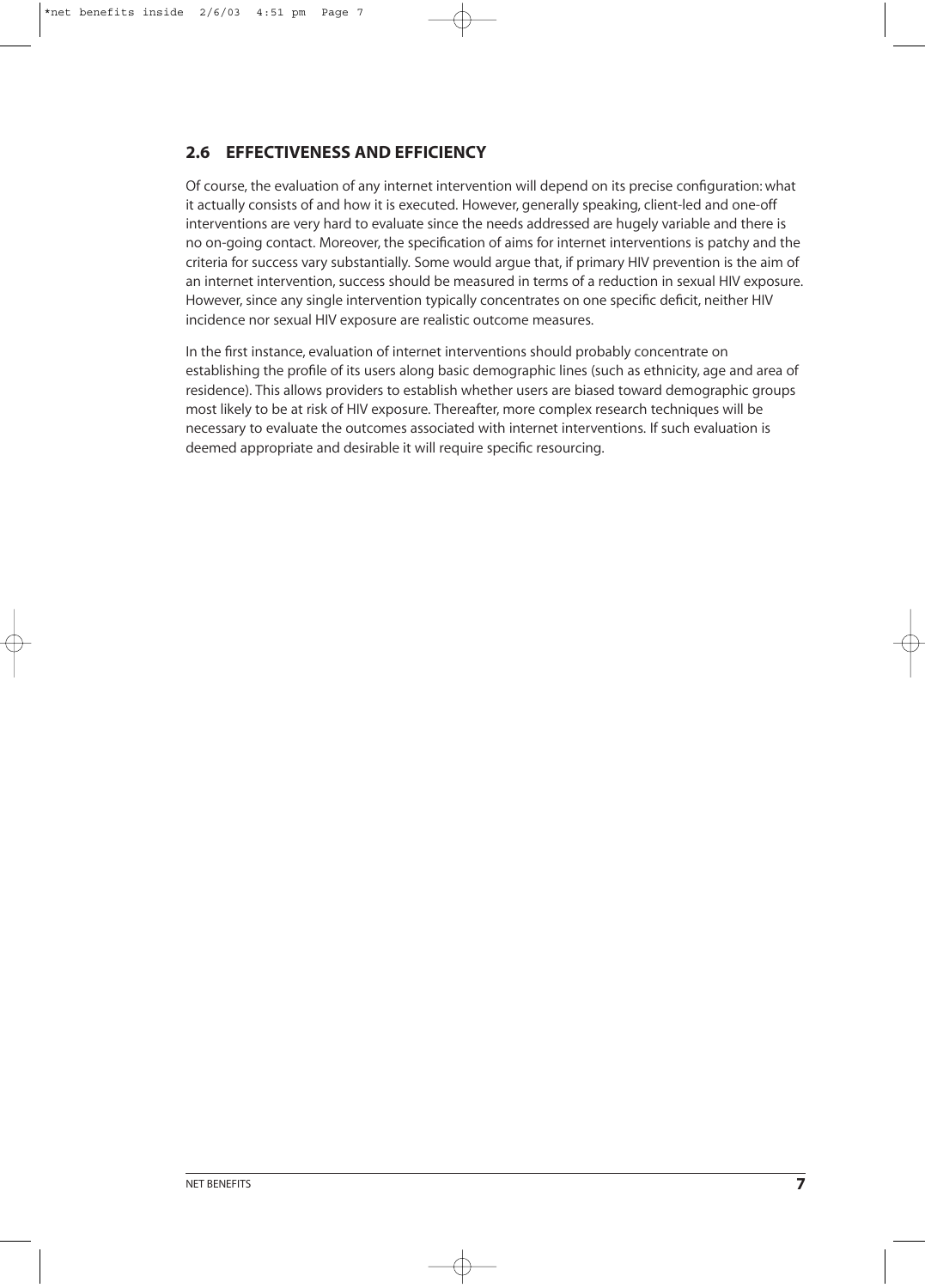3

## **Prevalence and variations in use of the internet**

#### **3.1 PREVALENCE OF OVERALL INTERNET USE**

In our 1997 *Gay Men's Sex Survey* (GMSS) we asked men at London and Brighton Prides (n=2,502) *Do you have regular access to the internet?* A third (34.2%) said yes (Hickson, Reid *et al.*, 1998).

In the 1999 and 2001 surveys we asked *When was the last time you used the internet?* Between 1999 and 2001 the proportion reporting using the internet rose from: 48% to 66% in the last month and from 61% to 76% in the last year. This is data from our booklet samples recruited on the gay scene (for a full description of the methods and samples from the annual *Gay Men's Sex Survey* see Weatherburn *et al.*, 2000; and Reid *et al.*, 2002). We are not reporting the prevalence of overall internet use among men recruited via the internet as this over-estimates its importance.

Use of the internet among gay men and other homosexually active men has increased dramatically in recent years, as it has with all other populations. However, internet access and use is not evenly distributed across the general population, nor is it among gay men. In the 2001 survey (booklet sample), use of the internet (for any reason) in the last year was positively and independently associated with a number of demographic and lifestyle variables, which we examine below.

#### **3.2 VARIATIONS IN OVERALL INTERNET USE**

Men living in London used the internet more recently than men elsewhere in the country. Over half the men living in London had used the internet in the last 48 hours. Only 10% of men resident in London had never used the internet compared with 24% of those living in the North of England.

| When was the last time<br>you used the internet?<br>(Booklet recruited men) |                     | <b>NHS Directorate of residence</b> |                                    |                            |                           |  |  |
|-----------------------------------------------------------------------------|---------------------|-------------------------------------|------------------------------------|----------------------------|---------------------------|--|--|
|                                                                             | London<br>$(N=436)$ | South England<br>$(N=595)$          | Mid & Eastern England<br>$(N=673)$ | North England<br>$(N=731)$ | All England<br>$(N=2435)$ |  |  |
| <b>Today or Yesterday</b>                                                   | 54.8                | 45                                  | 42.3                               | 40.6                       | 44.7                      |  |  |
| This week                                                                   | 15.8                | 15.1                                | 15.9                               | 13.8                       | 15.1                      |  |  |
| This month                                                                  | 8.3                 | 9.7                                 | 10.4                               | 7.5                        | q                         |  |  |
| Over a month ago                                                            | 7.6                 | 8.9                                 | 8.9                                | 10.3                       | 9.1                       |  |  |
| Over a year ago                                                             | 3.4                 | 2.2                                 | 3.1                                | 4.1                        | 3.2                       |  |  |
| Never                                                                       | 10.1                | 19                                  | 19.3                               | 23.7                       | 18.9                      |  |  |

Internet use was also associated with age. Overall, younger men were both more likely to have ever used the internet, and to have used it more recently. As the table below demonstrates, about half of men under 40 used the internet today or yesterday and two thirds had used it in the last week. In comparison, half of men over 50 had not used the internet in the last month.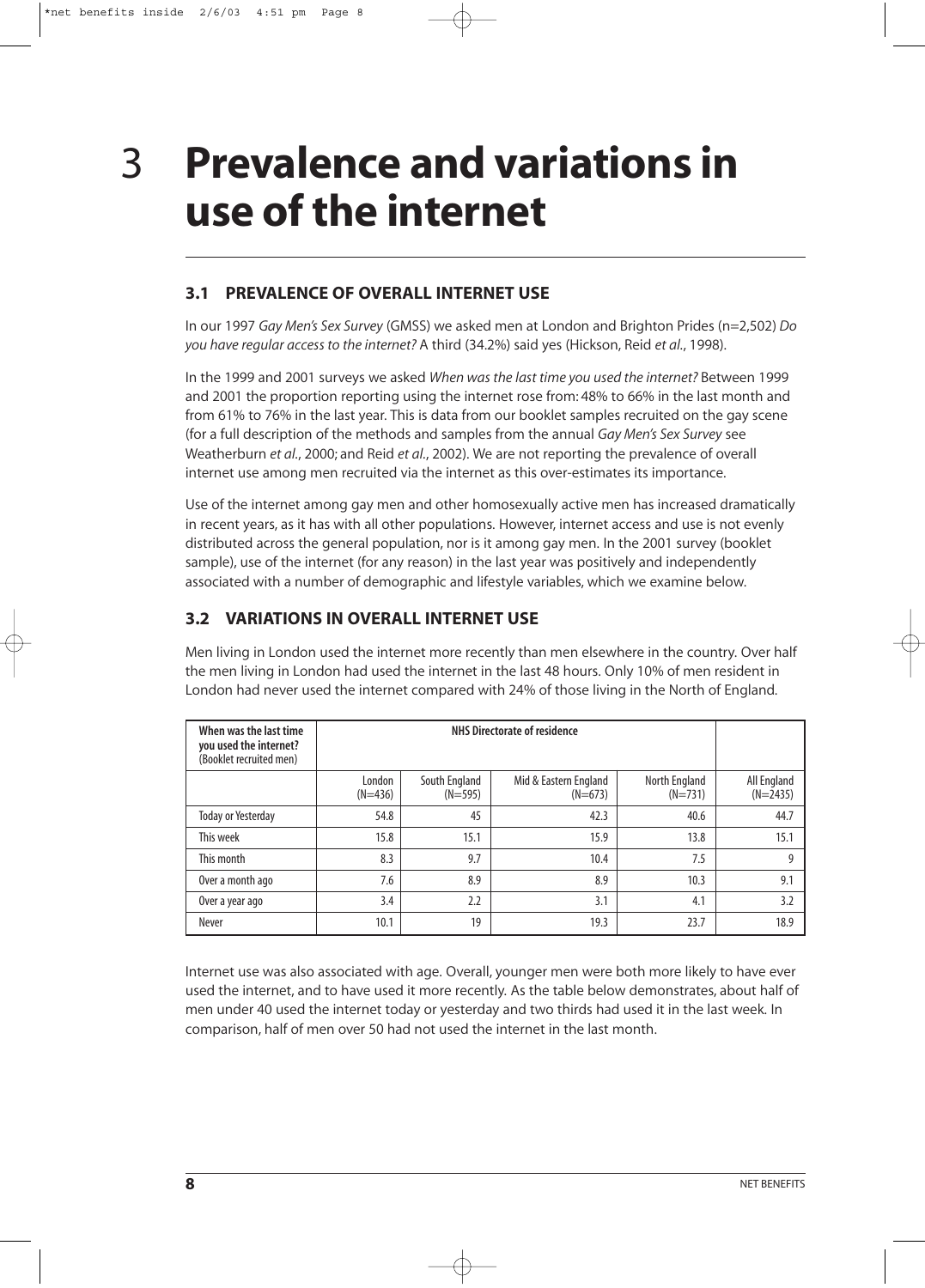| When was the last time<br>you used the internet?<br>(Booklet recruited men) |                      | Age group        |                  |                    |                      |                          |  |  |
|-----------------------------------------------------------------------------|----------------------|------------------|------------------|--------------------|----------------------|--------------------------|--|--|
|                                                                             | to 19<br>$(N = 172)$ | 20s<br>$(N=664)$ | 30s<br>$(N=747)$ | 40s<br>$(N = 482)$ | $50+$<br>$(N = 341)$ | All Ages<br>$(N = 2406)$ |  |  |
| <b>Today or Yesterday</b>                                                   | 50.6                 | 48.5             | 47.8             | 41.9               | 32.8                 | 44.9                     |  |  |
| This week                                                                   | 16.9                 | 17.0             | 15.5             | 15.6               | 9.1                  | 15.1                     |  |  |
| This month                                                                  | 12.8                 | 11.9             | 8.3              | 6.6                | 6.5                  | 9.0                      |  |  |
| Over a month ago                                                            | 11.6                 | 10.8             | 8.3              | 8.5                | 6.7                  | 9.1                      |  |  |
| Over a year ago                                                             | 1.7                  | 2.7              | 4.4              | 2.3                | 3.2                  | 3.2                      |  |  |
| Never                                                                       | 6.4                  | 9.0              | 15.7             | 25.1               | 41.6                 | 18.7                     |  |  |

As might be expected, internet use was also associated with formal education. Men with university degrees were both more likely to have ever used the internet, and to have used it more recently. As the table below demonstrates, more than half of men with a degree had used the internet today or yesterday and more than three quarters had used it this week.

In comparison, among men who had left school at 16 (the low education group) a third had never used the internet and only half had used it this month.

| When was the last time<br>you used the internet?<br>(Booklet recruited men) |                  |                     |                     |                     |
|-----------------------------------------------------------------------------|------------------|---------------------|---------------------|---------------------|
|                                                                             | Low<br>$(N=724)$ | Medium<br>$(N=691)$ | High<br>$(N = 986)$ | Total<br>$(N=2401)$ |
| <b>Today or Yesterday</b>                                                   | 32.7             | 41.1                | 56.9                | 45.1                |
| This week                                                                   | 11               | 16.6                | 17.2                | 15.2                |
| This month                                                                  | 9                | 10.7                | 7.7                 | 9                   |
| Over a month ago                                                            | 12.7             | 9.6                 | 6.1                 | 9.1                 |
| Over a year ago                                                             | 4.4              | 4.2                 | 1.8                 | 3.3                 |
| Never                                                                       | 30.1             | 17.8                | 10.2                | 18.4                |

Internet use was associated with the gender of men's sexual partners (ie. having sex with women as well as men). Those who reported only male sexual partners were most likely to have used the internet at all especially compared with those who had no sex with men in the last year. They were also more likely to have used the internet more recently.

| When was the last time<br>you used the internet?<br>(Booklet recruited men) |                               | <b>Gender of sexual partners</b> |                               |                       |  |  |
|-----------------------------------------------------------------------------|-------------------------------|----------------------------------|-------------------------------|-----------------------|--|--|
|                                                                             | No sex with men<br>$(N = 91)$ | men only<br>$(N = 2164)$         | both men & women<br>$(N=159)$ | Total<br>$(N = 2414)$ |  |  |
| <b>Today or Yesterday</b>                                                   | 28.6                          | 45.8                             | 40.9                          | 44.9                  |  |  |
| This week                                                                   | 16.5                          | 15                               | 15.1                          | 15.1                  |  |  |
| This month                                                                  | 11                            | 8.9                              | 8.8                           | 8.9                   |  |  |
| Over a month ago                                                            | 8.8                           | 9.1                              | 9.4                           | 9.1                   |  |  |
| Over a year ago                                                             | 2.2                           | 3.2                              | 4.4                           | 3.2                   |  |  |
| Never                                                                       | 33                            | 18                               | 21.4                          | 18.8                  |  |  |

Recency of internet use did not vary by ethnicity or HIV testing history. That is, use of the internet was broadly similar in any comparison across ethnicity or HIV testing history variables.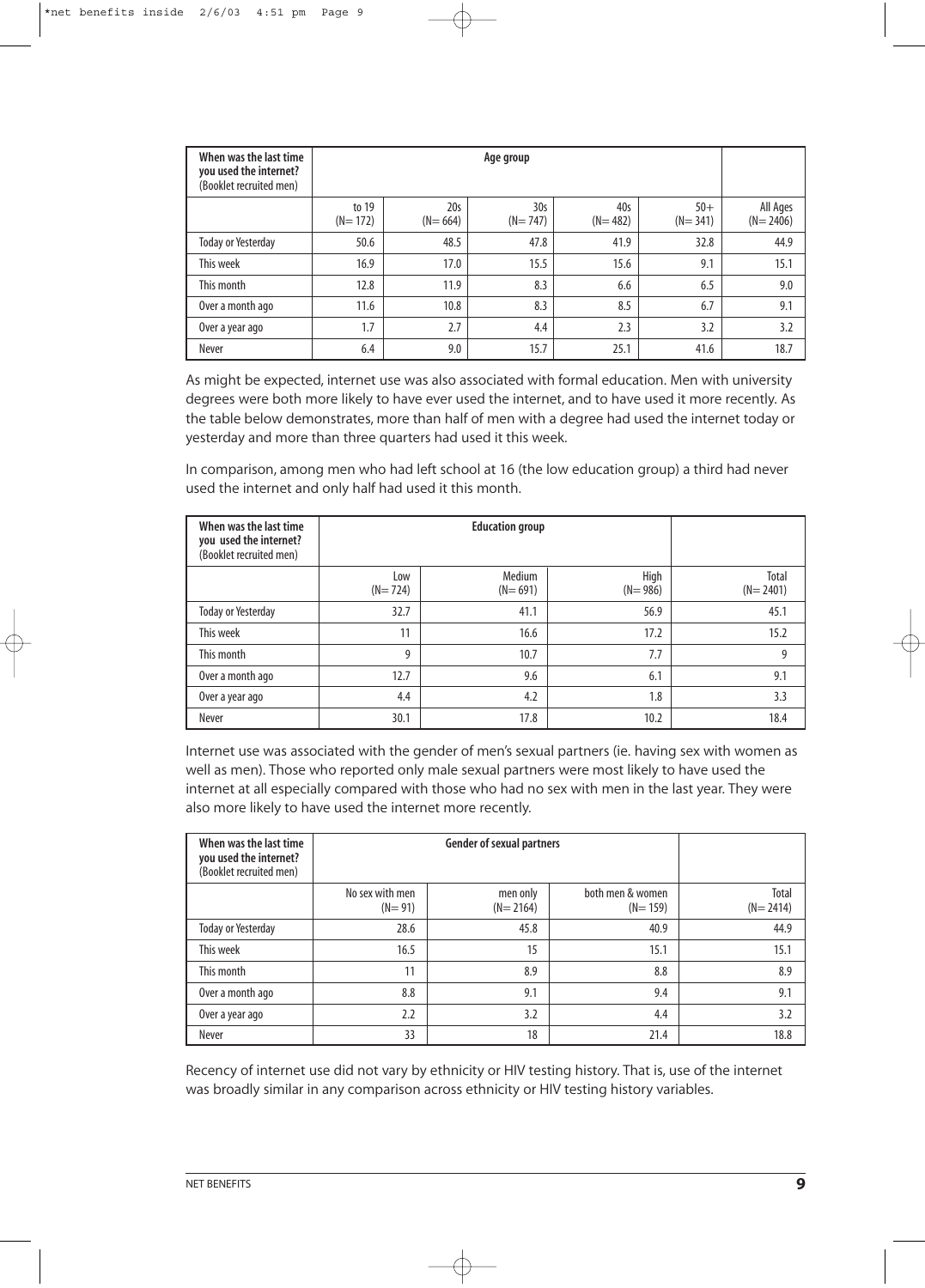#### **3.3 INTERNET: WHO USES WHAT?**

The internet is not a single setting. There are many internet environments and the demographic profile of men using them varies. The simple question of when men last used the internet was supplemented in GMSS 2001 with a question about how they used it: *What do you regularly use on the internet?* (answers offered were *email, World Wide Web, chatrooms, bulletin boards, other* (say what)).

The following analysis includes all men living in England responding through either the booklet or web who reported using the internet in the last week.

Among men who used the internet in the **last week**:

- 89% regularly used **email** (that is, 64% of the entire booklet sample);
- 83% regularly used the **World Wide Web** (that is, 57% of the entire booklet sample);
- 71% regularly used **chatrooms** (that is, 34% of the entire booklet sample);
- 12% regularly used **bulletin boards** (that is, 8% of the entire booklet sample).

In the following sections we examine how use of these various internet environments varied across demographic groups.

#### *3.3.1 Directorate of residence & variations in internet use*

Men resident in London were most likely to have ever used the internet. Among all men who used the internet in the last week, London residents were also most likely to report regular use of email (93% compared to 87-90% in other areas of England) and the World Wide Web (86% compared to 80-83% in other areas). Men resident in the North of England were least likely to use the internet at all and – among men that had used it in the last week – were least likely to report regularly using email or the web.

| % of men using internet<br>last week who regularly use |                      | <b>NHS Directorate of residence</b>                                                               |      |      |      |  |  |
|--------------------------------------------------------|----------------------|---------------------------------------------------------------------------------------------------|------|------|------|--|--|
|                                                        | London<br>$(N=1434)$ | South England<br>Mid & Eastern England<br>North England<br>$(N=1358)$<br>$(N=1308)$<br>$(N=1268)$ |      |      |      |  |  |
| % Email                                                | 92.8                 | 87.7                                                                                              | 89.3 | 86.3 | 89.1 |  |  |
| % World Wide Web                                       | 86                   | 81                                                                                                | 82.4 | 80.6 | 82.5 |  |  |
| % Chatrooms                                            | 66.8                 | 70.3                                                                                              | 73.4 | 72.5 | 70.7 |  |  |

Among all men who had used the internet in the last week, those resident in London were least likely to report regularly using chatrooms (only two thirds did so compared to three quarters of regular internet users in other areas of England). We tentatively suggest that this may be a consequence of the higher density and greater diversity of other gay scene venues in London, and the wider opportunities for other sources of sexual and social contact these bring.

Among men who had used the internet in the last week, regular use of bulletin boards did not vary by NHS directorate of residence.

#### *3.3.2 Age & variations in internet use*

Compared to other age groups, men under 20 years of age were most likely to have ever used the internet and least likely to have never used it. However, among all men who used the internet in the last week, men under 20 were least likely to report regular use of email (85% compared to 88-91% in other age groups) and the World Wide Web (77% compared to 80-84% in other age groups).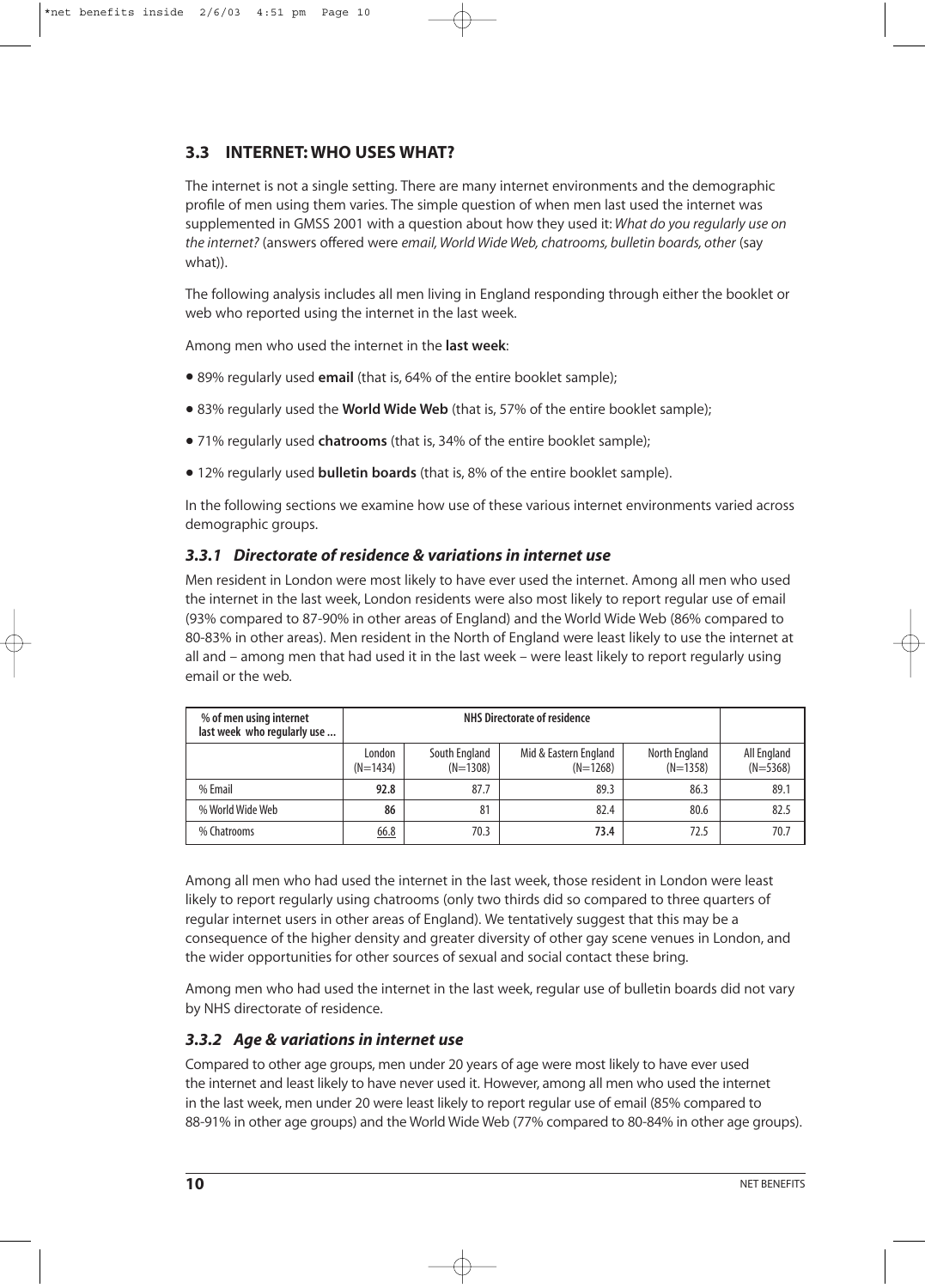These two differences in email and web use by age, directly contrast with trends in overall internet use by age.

| % of men using internet<br>last week who regularly use | Age group            |                     |                                 |                    |                      |                          |  |
|--------------------------------------------------------|----------------------|---------------------|---------------------------------|--------------------|----------------------|--------------------------|--|
|                                                        | to 19<br>$(N = 634)$ | 20s<br>$(N = 1936)$ | 30 <sub>s</sub><br>$(N = 1609)$ | 40s<br>$(N = 806)$ | $50+$<br>$(N = 356)$ | All Ages<br>$(N = 5341)$ |  |
| Email                                                  | 84.7                 | 90.7                | 89.6                            | 88                 | 89                   | 89.1                     |  |
| World Wide Web                                         | <u>76.5</u>          | 83.7                | 84.4                            | 81.6               | 80.3                 | 82.5                     |  |
| Chatrooms                                              | 80.3                 | 72.8                | 70.5                            | 65.8               | 54.5                 | 70.7                     |  |

Among men who had used the internet in the last week, use of chatrooms was especially common among men under 20, and far less common among men over 50. This difference in chatroom use by age, is in addition to overall internet use being highest among the under 20s. Hence, in the population overall, younger men are much more likely to use chatrooms.

Among men who had used the internet in the last week, regular use of bulletin boards did not vary by age group.

#### *3.3.3 Formal education & variations in internet use*

Compared to other education groups, men with a university degree (or equivalent, the *high* group) were most likely to have ever used the internet, and least likely to have never used it. Moreover, among all men who used the internet in the last week, men with higher levels of education were most likely to report regular use of email (92% compared to 84-89% in other education groups) and the World Wide Web (86% compared to 75-83% in other age groups). Men in the *low* education group (who left school at 16) were least likely to use the internet at all and – among men that had used it in the last week – were least likely to report regularly using email or the web. These two differences over-lay in the total population with the result that men in the lowest education group are substantially less likely to use email or the web.

| % of men using internet<br>last week who regularly use |                   |                      |                      |                       |
|--------------------------------------------------------|-------------------|----------------------|----------------------|-----------------------|
|                                                        | Low<br>$(N=1323)$ | Medium<br>$(N=1675)$ | High<br>$(N = 2344)$ | Total<br>$(N = 5342)$ |
| Email                                                  | 84                | 88.8                 | 92.3                 | 89.1                  |
| World Wide Web                                         | <u>75.7</u>       | 82.5                 | 86.4                 | 82.5                  |
| Chatrooms                                              | 76.1              | 73.5                 | 65.6                 | 70.7                  |

However, among all men who had used the internet in the last week, chatroom use was more common among men with lower levels of formal education. This difference comes on top of an education difference in internet use where men with higher education are most likely to use the internet at all. Less well educated men are least likely to use the internet at all but most likely to regularly use chatrooms if they did: higher educated men are most likely to use internet at all but least likely to regularly use chat if they did. These two differences over-lay in the total population to result in men in the middle education group being most likely to use chatrooms overall.

Among men who had used the internet in the last week, regular use of bulletin boards did not vary by education group.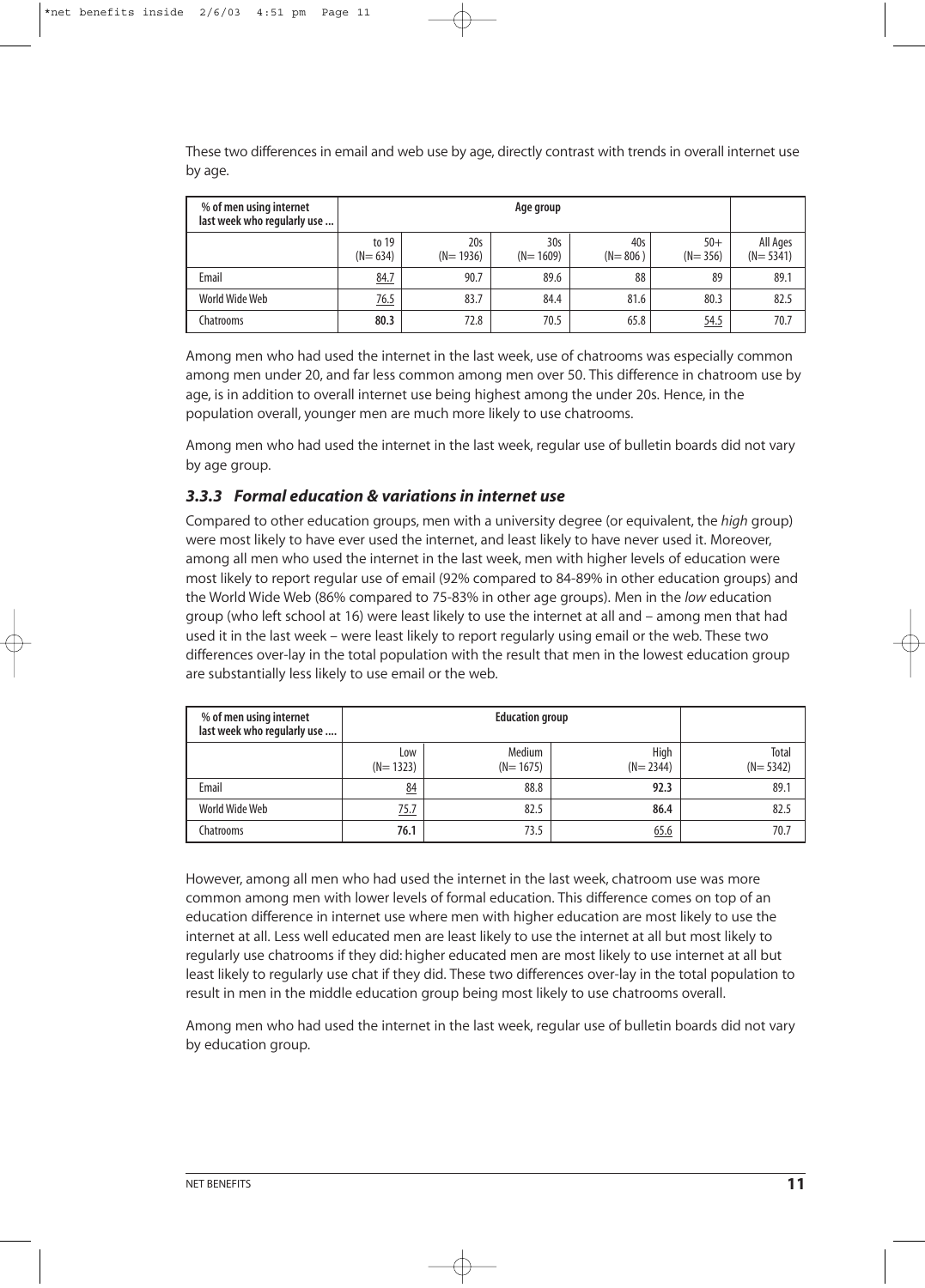#### *3.3.4 Gender of partners & variations in internet use*

Overall internet use was associated with the gender of men's sexual partners. Those who reported only male sexual partners were most likely to have used the internet at all, especially compared with those who had no sex with men in the last year. They were also likely to have used the internet more recently.

| % of men using internet<br>last week who regularly use |                                |                          |                                 |                     |
|--------------------------------------------------------|--------------------------------|--------------------------|---------------------------------|---------------------|
|                                                        | No sex with men<br>$(N = 290)$ | men only<br>$(N = 4453)$ | both men & women<br>$(N = 596)$ | Total<br>$(N=5339)$ |
| Email                                                  | 87.2                           | 90.1                     | 82.1                            | 89.1                |
| World Wide Web                                         | 84.5                           | 83.1                     | 77.7                            | 82.5                |
| Chatrooms                                              | 63.4                           | 69.8                     | 80.2                            | 70.6                |
| <b>Bulletin boards</b>                                 | 17.2                           | 12.1                     | 12.8                            | 12.4                |

Among men who used the internet in the last week, those who only had sex with men (in the last year) were most likely to regularly use email, and those who had sex with men and women were least likely to regularly use email. Men who had sex with men and women (behaviourally bisexual) were also least likely to use the web, compared to men who had sex with men only, or had no sex with men in the last year (but intended to in the future).

However, among men who had used the internet in the last week, behaviourally bisexual men were most likely to report regularly using chatrooms. Among men who used the internet in the last week, regularly using bulletin boards was most common among men who had no sex with men in the past year.

#### *3.3.5 Ethnicity & variations in internet use*

There was no relationship between ethnicity and overall internet use. Among men who had used the internet in the last week, there was no relationship between ethnicity and regular use of email, the web or bulletin boards. That is, regular use of email, the web and bulletin boards was equally common among men of all ethnicities.

However, among men who had used the internet in the last week, regular chatroom use was less common among Black men and those reporting other or mixed ethnicity. It was significantly more common among men of white and Asian ethnicities.

| % of men using internet<br>last week who regularly use |                              | <b>Ethnic group</b>  |                          |                       |                       |  |  |
|--------------------------------------------------------|------------------------------|----------------------|--------------------------|-----------------------|-----------------------|--|--|
|                                                        | Mixed & other<br>$(N = 158)$ | Asian<br>$(N = 121)$ | <b>Black</b><br>$(N=78)$ | White<br>$(N = 5002)$ | Total<br>$(N = 5359)$ |  |  |
| Chatrooms                                              | 60.1                         | 70.2                 | 60.3                     | 71.2                  | 70.7                  |  |  |

#### *3.3.6 HIV testing history & variations in internet use*

There was no relationship between HIV testing history and overall internet use. Among men who had used the internet in the last week, there was no relationship between HIV testing history and regular use of email, the web or bulletin boards. That is, regular use of email, the web and bulletin boards was equally common among men of all HIV testing histories.

However, among men who had used the internet in the last week, regular chatroom use was less common among men who had ever tested for HIV (especially those that had tested positive) and significantly more common among men who had never tested for HIV. This is the only difference observed in internet use of any type that is related to HIV testing history. That men who use chat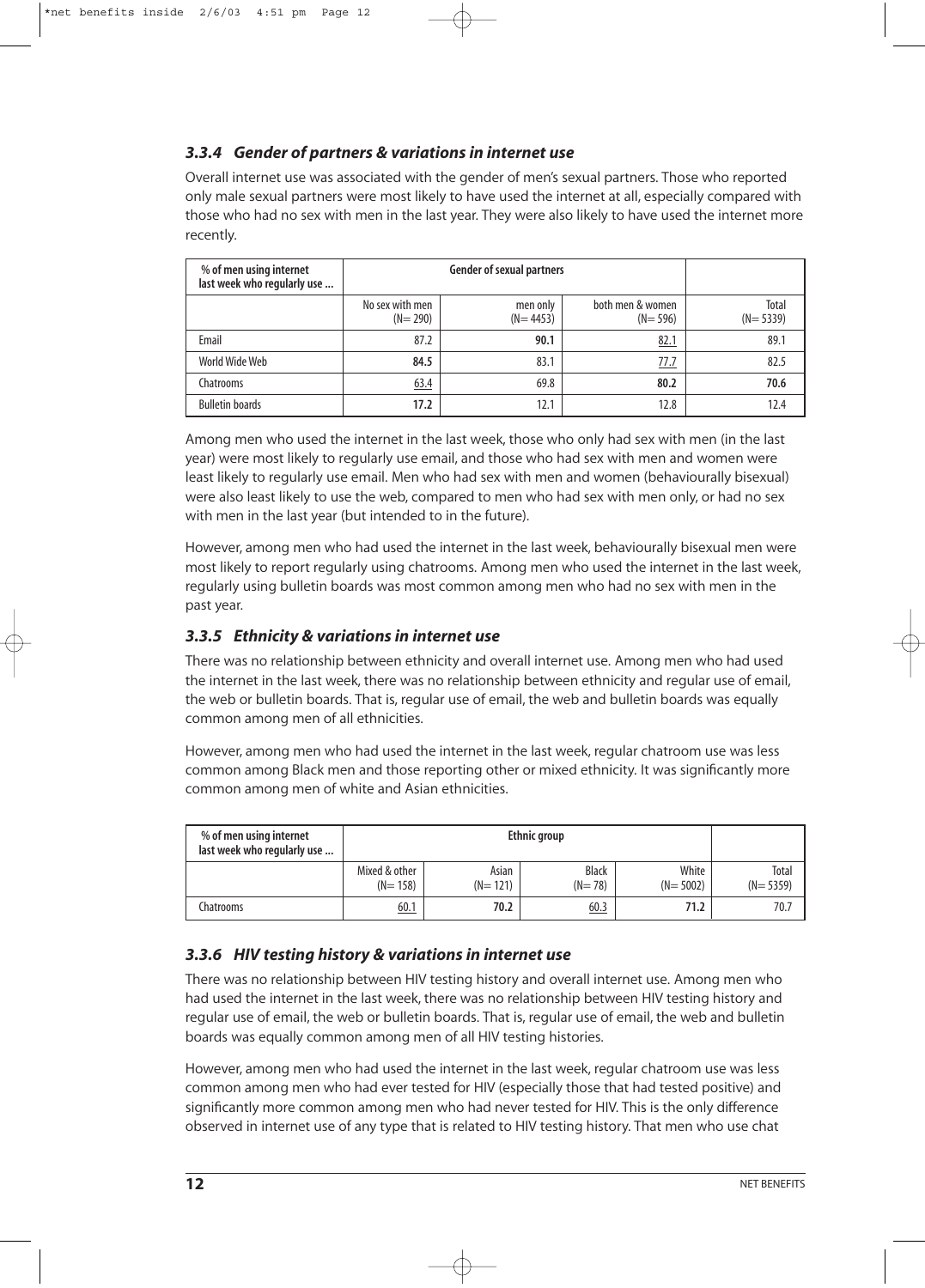were less likely to have ever tested for HIV was associated with findings concerning the gender of their partners (they were more likely to be behaviourally bisexual) and findings regarding (non)disclosure of homosexual activity (see chapter 4). Overall this suggests that among internet users, the profile of chatroom users is relatively unique.

| % of men using internet<br>last week who regularly use |                              |                                  |                                |                     |
|--------------------------------------------------------|------------------------------|----------------------------------|--------------------------------|---------------------|
|                                                        | Never tested<br>$(N = 2719)$ | Last test negative<br>$(N=2349)$ | Tested positive<br>$(N = 261)$ | Total<br>$(N=5329)$ |
| Chatrooms                                              | 75.9                         | 65.7                             | 62.5                           | 70.7                |

#### **3.4 SUMMARY**

Among gay men and other homosexually active men, internet use is increasingly common. In 2001, 45% had used the internet today or yesterday and only 19% had never used it. Use of the internet was especially common among men who were London-resident; under 40 (and especially under 20); well educated and exclusively homosexually active.

Regular use of email, the web and chatrooms was also very common. The user profiles of email and the World Wide Web share most of the same biases as the profile of internet users overall.

Regular email use was most common among men:

- •living in London;
- over 20 years of age;
- with a degree; and
- who did not have sex with women as well as men.

Regular web use was most common among men:

- •living in London;
- in their 20s and 30s:
- with a degree; and
- who did not have sex with women as well as men.

Web chat, however, has a user profile which is relatively unique. Our data bears out assumptions that a reasonable proportion of chat users are homosexually active but not necessarily gay identified. Chat users are disproportionately not London-resident; are young (especially under 20); less well educated, behaviourally bisexual and more likely to be white or Asian and less likely to be Black. They were also disproportionately less likely to have ever tested for HIV.

Regular chatroom use was more common among men:

- •living outside London;
- under 20 years of age;
- without a degree;
- who had sex with women as well as men;
- who were White or Asian; and
- who had never tested for HIV.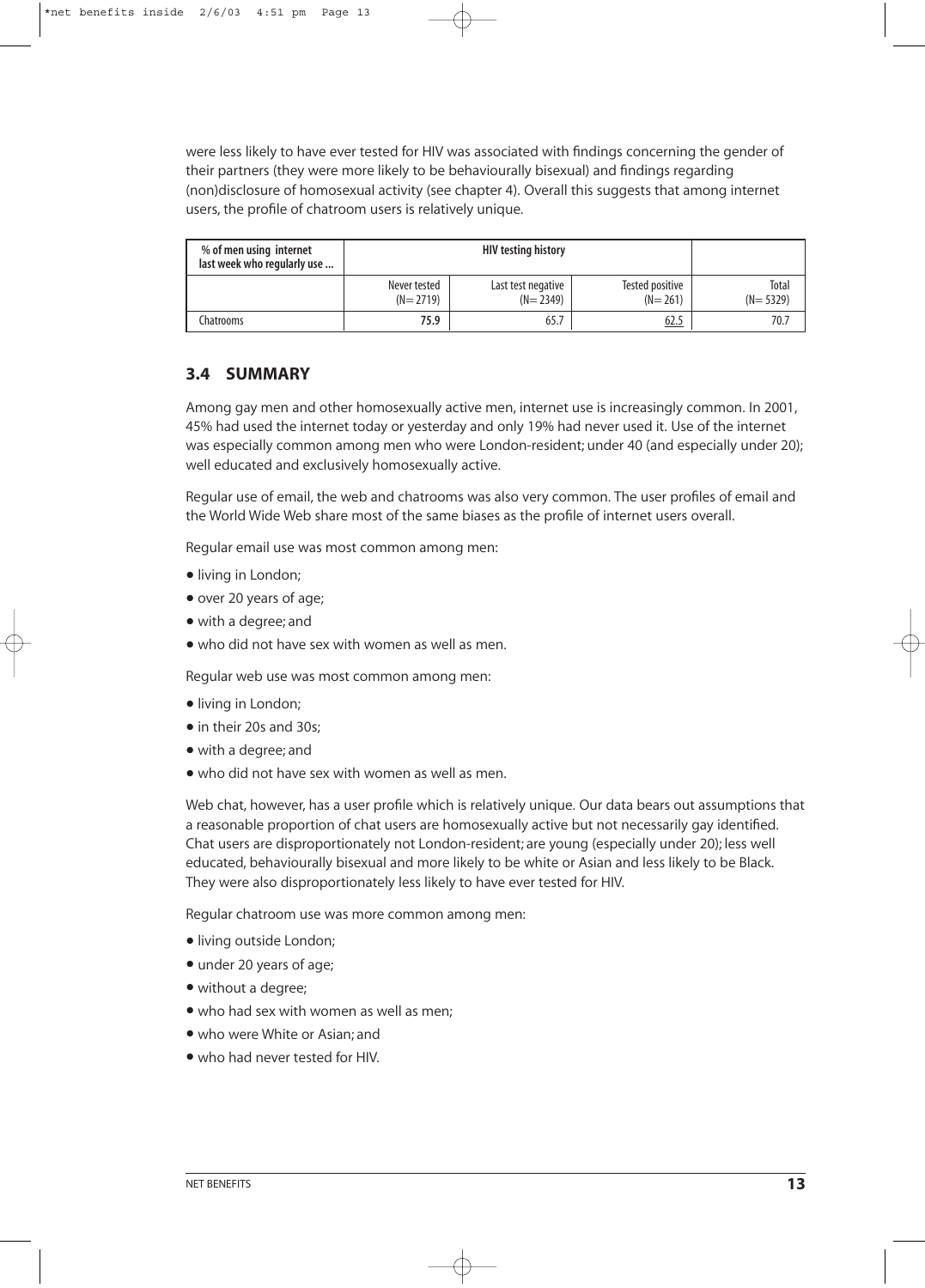### **The internet and other settings to meet new male sexual partners** 4

#### **4.1 CHANGES OVER TIME IN (SEXUALISED) SETTINGS USED**

Having seen how common internet use is among gay men and other homosexually active men we must bear in mind that not all men looking for sex use the internet and not all men using the internet are looking for sex. Moreover, when we consider the internet as a source of sexual partners, it is helpful to do so in the context of the other places where gay and bisexual men meet for sex.

Given what we know about gay men's sexual lifestyles there are a number of plausible impacts the emergence of the internet may be having on the ways in which men meet new sexual partners. For example, some men may have started using the internet to find sexual partners and stopped using other settings.

| Booklet-recruited men, living in England,<br>who had sex with a man in the last year. | % using setting in the last month by year |                      |                        |  |  |
|---------------------------------------------------------------------------------------|-------------------------------------------|----------------------|------------------------|--|--|
|                                                                                       | 1999<br>$(N=2,169)$                       | 2001<br>$(N=2, 142)$ | odds ratio<br>of using |  |  |
| internet                                                                              | 48.1                                      | 66.2                 | 2.113                  |  |  |
| backroom/sex club                                                                     | 13.5                                      | 13.3                 | 0.983                  |  |  |
| gay sauna                                                                             | 23.7                                      | 22.1                 | 0.913                  |  |  |
| gay pub                                                                               | 85                                        | 82.7                 | 0.844                  |  |  |
| gay club                                                                              | 68.8                                      | 65.5                 | 0.861                  |  |  |
| cottage                                                                               | 22.7                                      | 16.5                 | 0.673                  |  |  |
| cruising ground                                                                       | 38.9                                      | 27.9                 | 0.608                  |  |  |

The following table shows the proportion of men using a variety of (sexualised) settings in the last month, in 1999 and 2001. The settings are ordered by the ratio of odds of using them from GMSS 1999 to 2001.

On the first line we can see the proportion of men using the internet going up. Men were 2.1 times more likely to have used the internet at all in 2001 compared to 1999. As use of the internet increases, the proportion of men using all the other settings decreases. The largest decrease was in use of cruising grounds and cottages, suggesting the internet may be taking its share of the sexual market mainly from cottages and cruising grounds, where little except sex is on offer.

The internet does not seem to have impacted on the popularity of sex-on-site venues (backrooms and saunas) and only marginally affected the popularity of pubs and clubs, where men also go to drink, socialise and dance. Of course, the impact of the internet on other sexualised settings may be more substantial than this data suggests, since, men may be going to the same range of venues but (far) less often. For example, a man that visited bars, cruising grounds or cottages once a week in 1999 but only went once a month in 2001 would not appear to have changed his behaviour in these figures.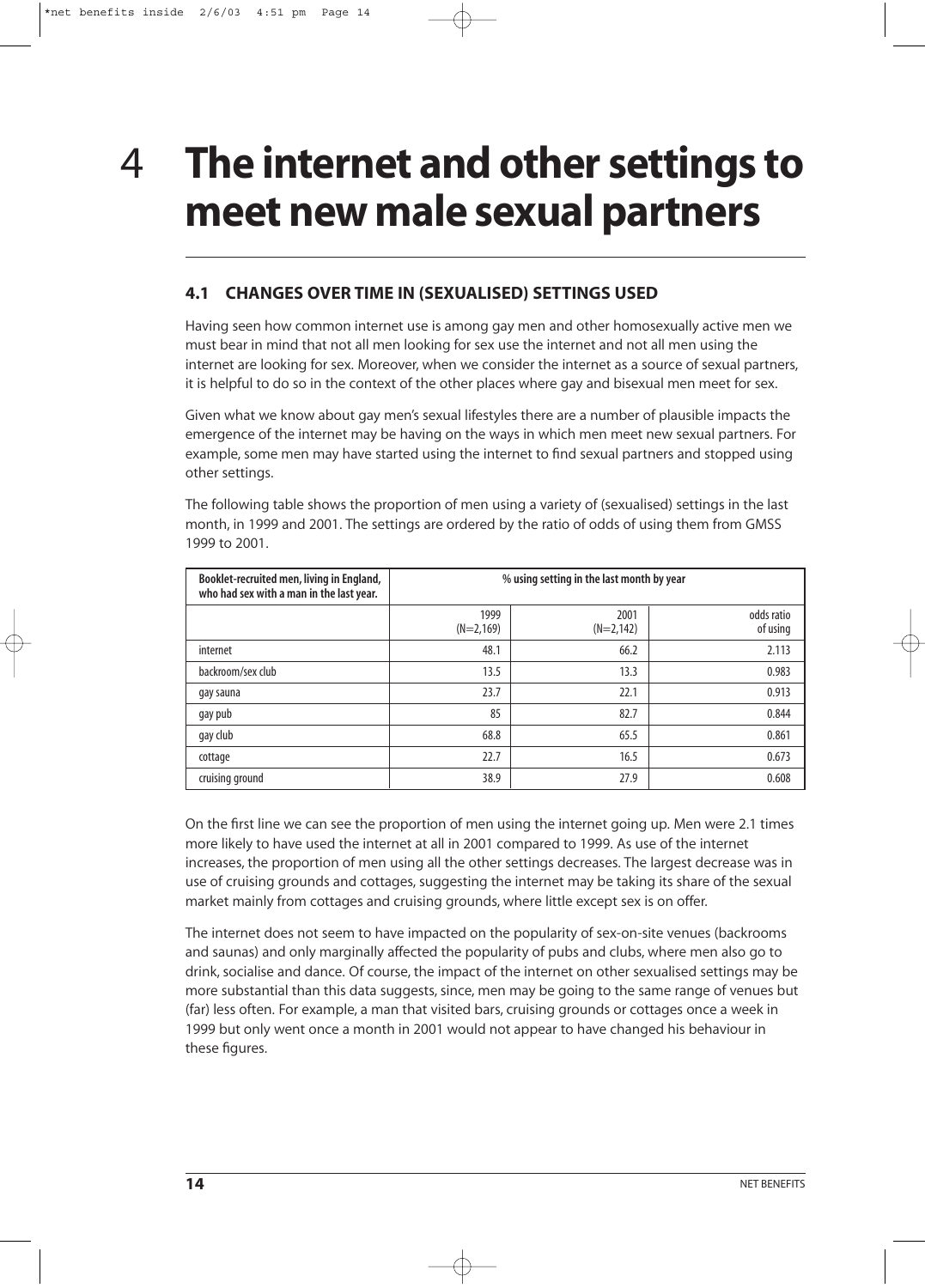#### **4.2 PROPORTIONS USING VARIOUS SETTINGS TO MEET NEW PARTNERS**

In 2002, the *Gay Men's Sex Survey* asked *Where have you met new sexual partners in the last 12 months?* and offered a list of 12 potential settings. Overall, 81% of men indicated they had met at least one new sexual partner in the last year. The following table shows the proportion of men with any new sexual partners in the last year who had met a sexual partner at each of the settings, by survey recruitment method. Where there is a statistically significant difference across recruitment methods the bold figures show the highest usage of a setting, and an underline shows the lowest.

| % met a sexual partner there<br>in the last year (men with a<br>new sexual partner) |                    |                        |                      |                      |
|-------------------------------------------------------------------------------------|--------------------|------------------------|----------------------|----------------------|
|                                                                                     | web<br>$(N=5,016)$ | booklet<br>$(N=2,622)$ | pride<br>$(N=3,472)$ | Mean of<br>3 methods |
| bar/pub/club                                                                        | 51.1               | 64.7                   | 70.1                 | 62                   |
| internet                                                                            | 75.3               | 36                     | 40.1                 | 50.5                 |
| sauna                                                                               | 29.5               | 37.2                   | 34.4                 | 33.7                 |
| cruising ground                                                                     | 27.3               | 32.5                   | 24.3                 | 28                   |
| backroom                                                                            | 16.6               | 21.5                   | 23.9                 | 20.7                 |
| private party                                                                       | 16.8               | 19.3                   | 19.6                 | 18.6                 |
| cottage                                                                             | 17.1               | 21.7                   | 13                   | 17.3                 |
| work                                                                                | 10.3               | 11.1                   | 10.3                 | 10.6                 |
| social group                                                                        | 7.4                | 13                     | 12.6                 | 11                   |
| gym                                                                                 | 6.5                | 7.3                    | 8.5                  | 7.4                  |
| ads                                                                                 | 3.7                | 7.9                    | 6.1                  | 5.9                  |
| sex cinema                                                                          | 2.9                | 3.7                    | 2.4                  | 3                    |

Overall, the internet was the second most popular setting for meeting sexual partners, after pubs and clubs. Among men recruited on the internet it was the most common place to meet new partners. However, 36% of our booklet sample and 40% or our Prides sample had also met a sexual partner though the internet in the last year. This is similar to other gay community samples. Of men recruited at Atlanta Pride, 34% had met a partner through the internet (Benotsch, Kalichman & Cage, 2002) and 50% of Ross *et al.*'s (2000) mailing list sample had used gay chatrooms. The internet is clearly now a globally popular place for men to meet other men for sex.

In our samples, gay pubs/ bars and clubs and the internet are the two most popular settings for meeting partners and both are used by many of the same men. Of the men who had met a new sexual partner in the last year:

- 31% met partners both on the internet and in gay pubs/ bars and clubs ;
- 29% met partners in gay pubs/ bars and clubs but not on the internet;
- 24% met partners on the internet but not in gay pubs/ bars and clubs; and
- 16% met partners on neither the internet nor in gay pubs/ bars and clubs.

The majority of men (70.2%) met new sexual partners in more than one setting. Exclusivity of setting use was uncommon but the most common settings for exclusive use were the most popular settings: 11.3% only met new partners at pubs / bars and clubs, while 10.9% met partners only through the internet. The next most common exclusive setting was the sauna, with 2.1% of men meeting partners there but nowhere else.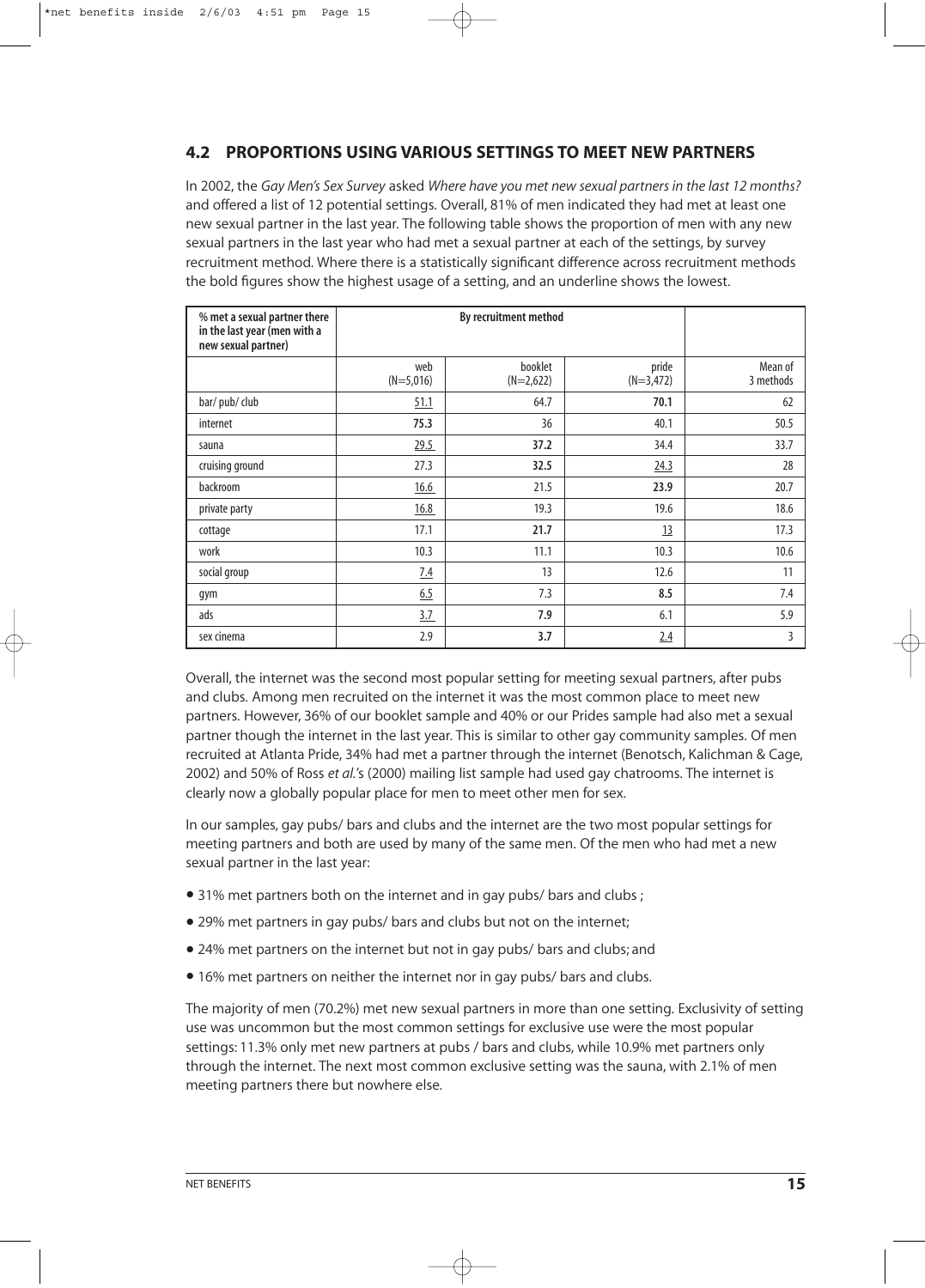The proportion using each setting to meet new partners varied significantly according to how they were recruited to the survey (for every setting except one, at work). The booklet sample, recruited by health promoters in the course of their work, were more likely (than the web and Prides samples) to have met sexual partners at saunas, cruising grounds, cottages, sex cinemas and through personal ads. The Pride sample, were more likely (than web and booklet respondents) to have met partners in bar and clubs, backrooms and at the gym. The web sample were more likely (than booklet and pride samples) to have met sexual partners on the internet, but nowhere else.

#### **4.3 RELATIONSHIPS BETWEEN THE SETTINGS: SEGMENTING MEN BY WHERE THEY MEET NEW MALE PARTNERS**

This section briefly examines the relationships between the settings where new sexual partners are met for individual men in the whole sample (N=11,110). The table below shows the significant odds ratios for meeting a new sexual partner at any one setting having met a partner at any other setting. An odds ratio of less than one shows a negative association between two settings – use of one is associated with non-use of the other – the closer the figure is to zero the stronger the negative association. An odds ratio above one demonstrates a positive association – use of one setting is associated with use of the other – the higher the number the stronger the positive association.

|            | social<br>group                 | ads   | internet                      | gym   | work  | bar/club          | party                         | sex<br>cinema | sauna | cottage | backroom |
|------------|---------------------------------|-------|-------------------------------|-------|-------|-------------------|-------------------------------|---------------|-------|---------|----------|
| cruising   | 0.797                           |       | 1.247                         |       |       | 0.896             |                               | 1.732         | 2.468 | 14.175  | 4.73     |
| backroom   |                                 | 1.504 | 1.284                         | 1.285 | 0.749 | 1.945             | 1.967                         | 3.217         | 5.369 | 1.781   |          |
| cottage    |                                 | 1.67  |                               |       | 1.44  | 0.866             |                               | 2.555         | 1.492 |         |          |
| sauna      | 0.809                           |       | $\overbrace{\phantom{13333}}$ | 2.538 | 0.641 | 0.902             | $\overbrace{\phantom{aaaaa}}$ | 3.825         |       |         |          |
| sex cinema | $\hspace{0.1mm}-\hspace{0.1mm}$ | 1.506 | $\hspace{0.05cm}$             | 1.546 | 2.096 | $\hspace{0.05cm}$ | 1.481                         |               |       |         |          |
| party      | 2.081                           | 1.297 | 1.32                          | 2.07  | 2.86  | 3.269             |                               |               |       |         |          |
| bar/club   |                                 |       | 0.663                         | 1.452 | 1.971 |                   |                               |               |       |         |          |
| work       | 1.458                           | 1.368 |                               | 2.353 |       |                   |                               |               |       |         |          |
| gym        | 1.388                           | 1.553 |                               |       |       |                   |                               |               |       |         |          |
| internet   | 0.631                           | 1.367 |                               |       |       |                   |                               |               |       |         |          |
| ads        | 1.736                           |       |                               |       |       |                   |                               |               |       |         |          |

The strongest association between settings used was between cottaging and cruising grounds. Men who had met a sexual partner at either a cottage or a cruising ground were 14 times more likely to have met a partner at the other setting, compared to men who had not met a partner at either setting (see also Keogh, Hickson & Weatherburn, 2000).

The strongest associations between pairs of settings used were:

- cruising ground & cottage (x 14)
- cruising ground & backroom (x 5)
- sauna & backroom (x 5)
- sauna & sex cinema (x 4)
- sex cinema & backroom (x 3)
- sex cinema & cottage (x 3)
- sex cinema & work (x 2)
- cruising ground & sauna (x 2)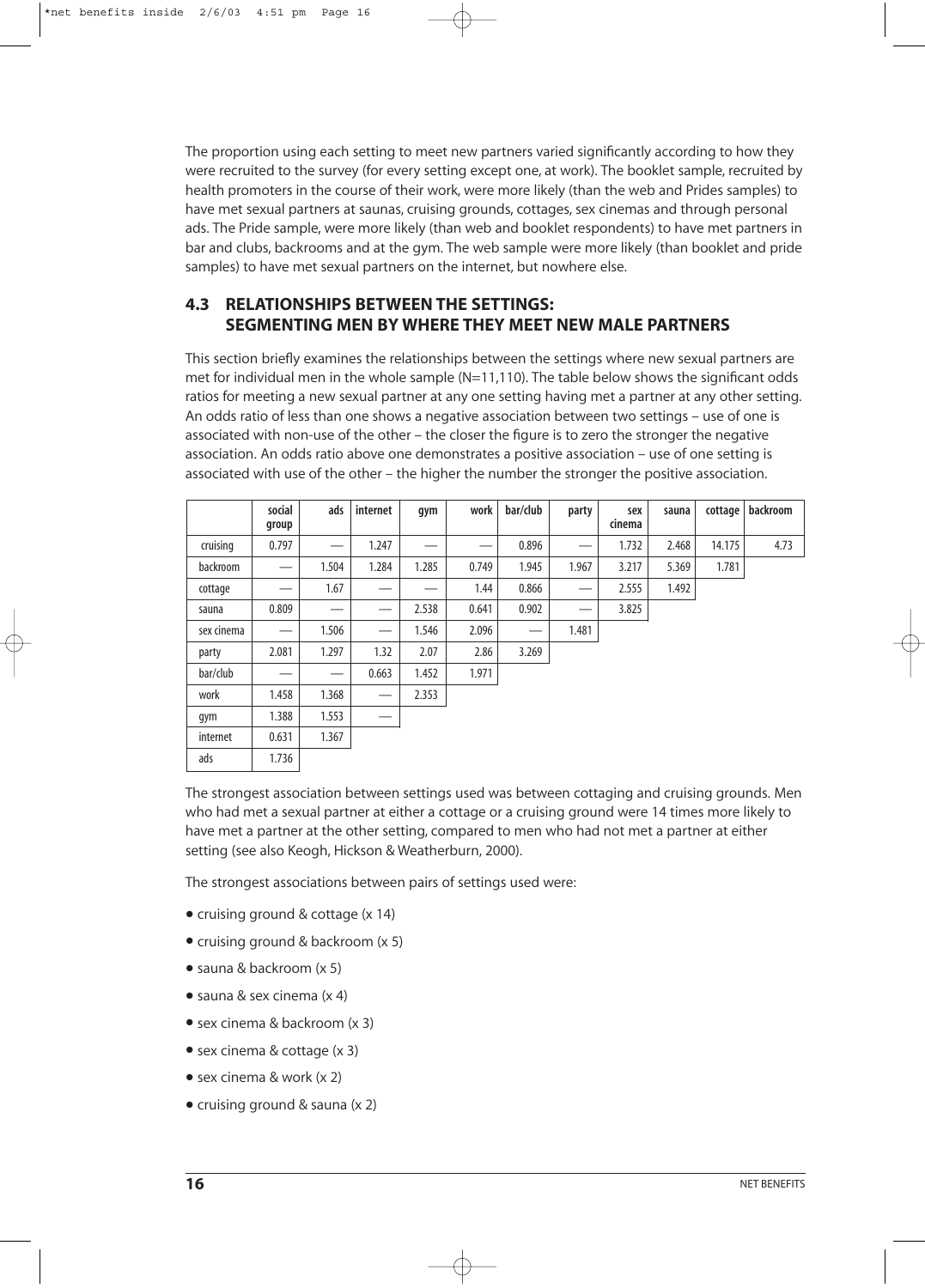- sauna & gym (x 3)
- bar/club & private party (x 3)
- private party & work (x 3)
- work & gym (x 2)
- gym & private party (x 2)
- private party & social group (x 2)

There were also some strong negative associations, where meeting at one setting meant men were less likely to have met at another. Taking the first of these as an example, men who had met a new partner via the internet were half as likely to have also met a man in a gay bar, pub or club – compared to men that had not met a partner on the internet.

The three negative associations were:

- internet against bar/ club  $(x \frac{1}{2})$
- $\bullet$  internet against social group (x  $\frac{1}{2}$ )
- $\bullet$  sauna against work (x  $\frac{1}{2}$ )

A factor analysis extracted four components that accounted for 48% of the variance in where men had met their new sexual partners. These can be interpreted as 'styles' of finding sexual partners. Our interpretation of the four styles was:

**Public sex environments and public sex venues:** cruising grounds, backrooms, cottages, saunas and sex cinemas form a cluster where anonymous sex occurs on-site. Use of any one of these settings increases the probability of using the others.

**Everyday interaction (including the commercial gay scene):** meeting sexual partners in bars/pubs and clubs, the gym, private parties and work forms a cluster. Use of any one of these increases the probability of use of the others.

**Media (not face-to-face, not on commercial gay scene):** using the internet was most strongly associated with using personal (contact) ads in magazines and newspapers. This pair could be considered a third style of meeting sexual partners.

**Social groups:** the final (far less common style) was meeting sexual partners in social groups. This was not strongly associated with meeting partners at any other setting, except private parties.

These findings suggest that a comprehensive programme of HIV prevention designed to cover the majority of the population of gay men and other homosexually active men should comprise interventions occurring in all four of these types of settings.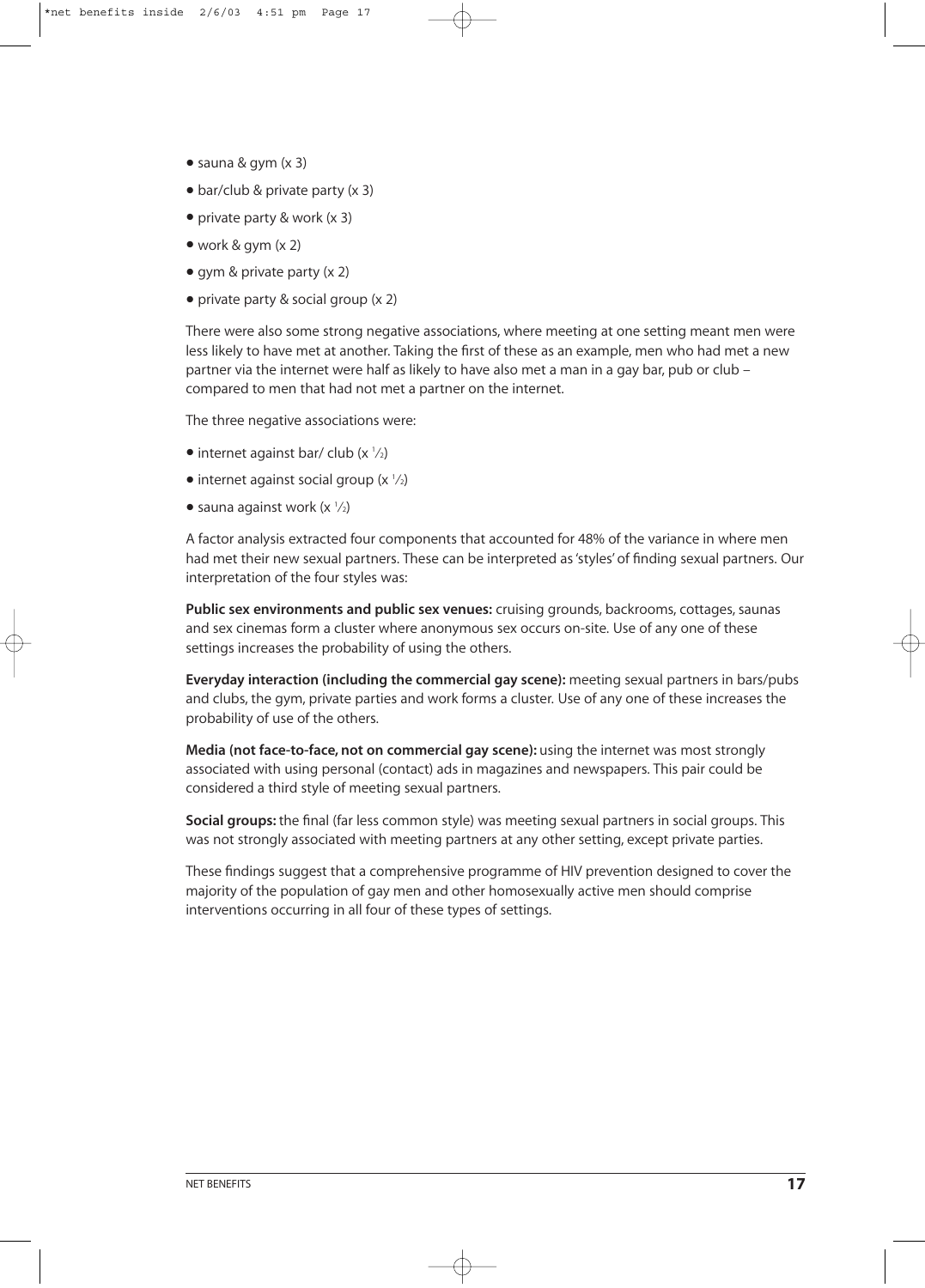#### **4.4 SETTING USE AND DISCLOSURE OF HOMOSEXUAL ACTIVITY**

In 2002 respondents were asked *What proportion of people know you have sex with men?* They were given a five point scale (*all or almost all; more than half; about half; less than half; few or none*) and asked to respond separately for friends, close family and workmates. The basic findings are outlined in the table below.

| Homosexually active men<br>living in England | % out to friends<br>$(N=12,905)$ | % out to family<br>$(N=12,886)$ | % out to workmates<br>$(N=12,180)$ |
|----------------------------------------------|----------------------------------|---------------------------------|------------------------------------|
| all or almost all                            | 65.9                             | 52.9                            | 47.2                               |
| more than half                               | 10.6                             | 6.9                             | 9.1                                |
| about half                                   | 6.3                              | 5.4                             |                                    |
| less than half                               | 5.9                              | b                               | 8.5                                |
| few or none                                  | 11.3                             | 28.8                            | 28.5                               |

Overall, respondents were more likely to have disclosed (or be 'out') to friends than to family, and more likely to be out to family than to workmates. Of homosexually active men living in England, 35.7% indicated 'all or almost all' for all three groups and 9.8% indicated 'few or none' for all three groups.

Men with diagnosed HIV infection had higher rates of disclosure of homosexual activity than men who had not tested positive. Among men who had not tested positive, those who reported having been involved in sero-discordant unprotected anal intercourse (sdUAI) were more out than those who said they had not.

Among those who said they had not been involved in sdUAI or were unsure if they had: men with many sexual partners were more out than men with few sexual partners; and men who had anal intercourse (AI) were more out than men who did not have AI. Moreover, among men who had AI, those who had any unprotected anal intercourse (UAI) were more out than those who always used a condom. **Clearly then, the more likely men were to be out about their homosexual activity the more likely they were to be involved in sexual HIV exposure.**

The following three tables show the proportion of men meeting new sexual partners in each setting by how 'out' they were. Where there is a statistically significant difference in disclosure across a setting bold figures show the highest usage of a setting, and an underline shows the lowest. The middle three disclosure groups were collapsed to one group ('out to some').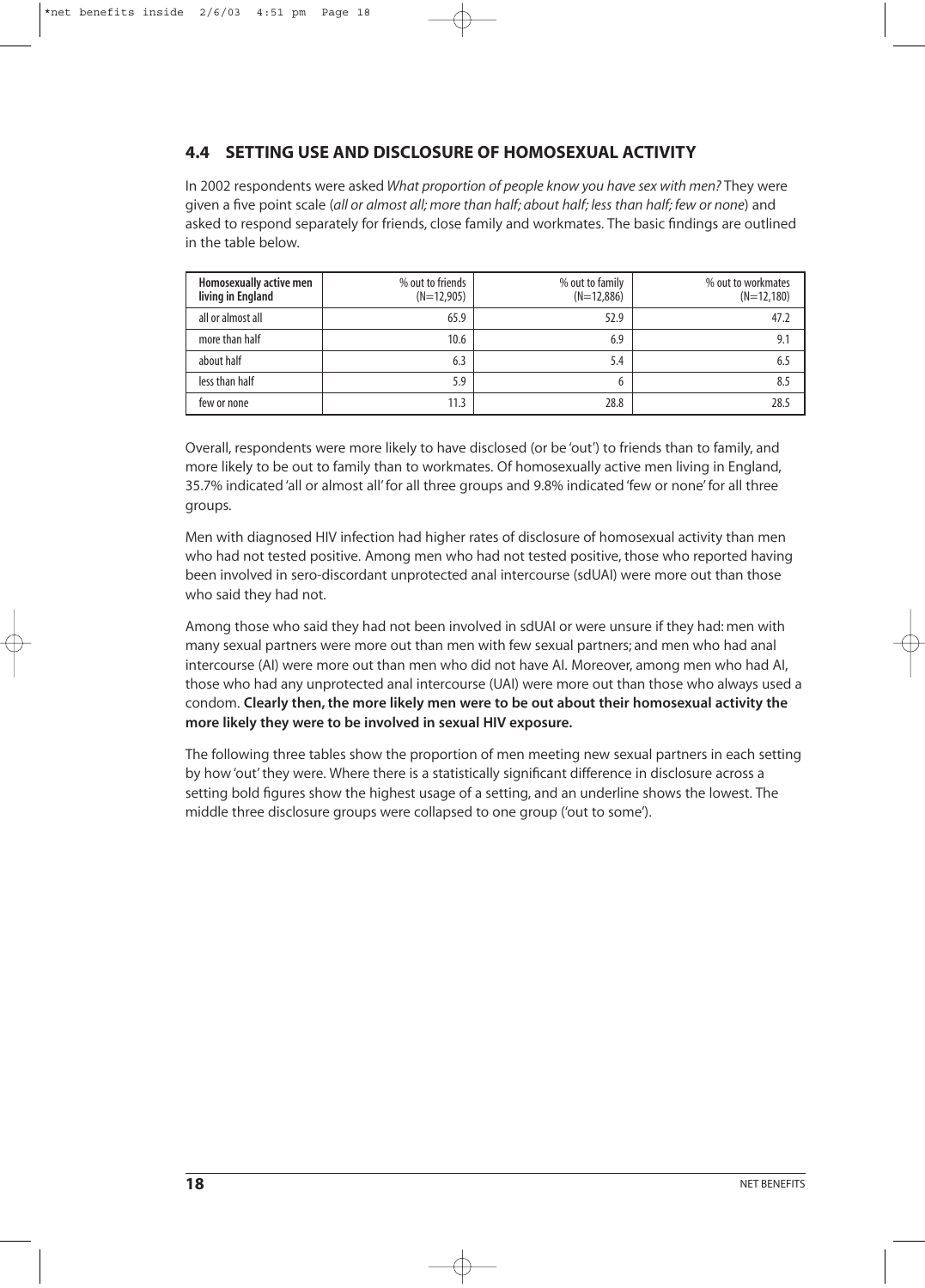Whether or not men were out to their friends was not associated with cottaging, using personal ads or sex cinemas. However, all other settings were associated with outness to friends. The majority of settings were more likely to be used by men who were out than by men who were not out. The clear exception was the internet. **Men who were not out to their friends were more likely to have met a sexual partner on the internet than those who were out to their friends.**

| % who met a sexual partner<br>there in the last year<br>(men with a new sexual partner) |                                  | <b>Disclosure (Outness) to friends</b> |                            |
|-----------------------------------------------------------------------------------------|----------------------------------|----------------------------------------|----------------------------|
|                                                                                         | all or almost all<br>$(N=6,844)$ | some<br>$(N=2,430)$                    | few or none<br>$(N=1,250)$ |
| bar/pub/club                                                                            | 67.7                             | 57.2                                   | 25.5                       |
| internet                                                                                | 53.9                             | 56.1                                   | 66.8                       |
| sauna                                                                                   | 33.9                             | 32.3                                   | 29.3                       |
| cruising ground                                                                         | 29.3                             | 24.3                                   | 25.4                       |
| backroom                                                                                | 22.8                             | 18.1                                   | 10.5                       |
| private party                                                                           | 21.4                             | 15.2                                   | 6.6                        |
| cottage                                                                                 | 17.4                             | 15.2                                   | 18.3                       |
| work                                                                                    | 12.1                             | 9.2                                    | 3.4                        |
| social group                                                                            | 10.8                             | 11.1                                   | 4.7                        |
| gym                                                                                     | 7.8                              | 6.3                                    | $\overline{5}$             |
| personal or contact ads                                                                 | 5.4                              | 5.5                                    | 4.7                        |
| sex cinema                                                                              | 3                                | 2.6                                    | 3.1                        |

Fewer men were out to their families than were out to their friends. But the associations with settings for meeting new sexual partners were very similar. Social groups appear to be an interstitial setting, most used by men who are out to some but not others. **Again, the internet was the only setting used to meet new partners by more men that had not disclosed to close family than men that had disclosed to close family.**

| % met a sexual partner<br>there in the last year<br>(men with a new sexual partner) | Disclosure (Outness) to close family |                     |                            |  |  |
|-------------------------------------------------------------------------------------|--------------------------------------|---------------------|----------------------------|--|--|
|                                                                                     | all or almost all<br>$(N=5,356)$     | some<br>$(N=1,934)$ | few or none<br>$(N=3,196)$ |  |  |
| bar/pub/club                                                                        | 65.6                                 | 65.1                | 49.5                       |  |  |
| internet                                                                            | 53.5                                 | 54                  | 61.4                       |  |  |
| sauna                                                                               | 35.7                                 | 30.4                | 29.7                       |  |  |
| cruising ground                                                                     | 30.4                                 | 25.3                | 24.6                       |  |  |
| backroom                                                                            | 23.7                                 | 19.8                | 14.8                       |  |  |
| private party                                                                       | 21.2                                 | 20.3                | <u>13.3</u>                |  |  |
| cottage                                                                             | 17.4                                 | 15.8                | 16.7                       |  |  |
| work                                                                                | 11.9                                 | 11                  | 7.7                        |  |  |
| social group                                                                        | 10.1                                 | 12.7                | 8.7                        |  |  |
| gym                                                                                 | 8                                    | 7.4                 | 5.9                        |  |  |
| personal or contact ads                                                             | 5.5                                  | 5.5                 | 4.7                        |  |  |
| sex cinema                                                                          | 3.1                                  | 2.5                 | 2.8                        |  |  |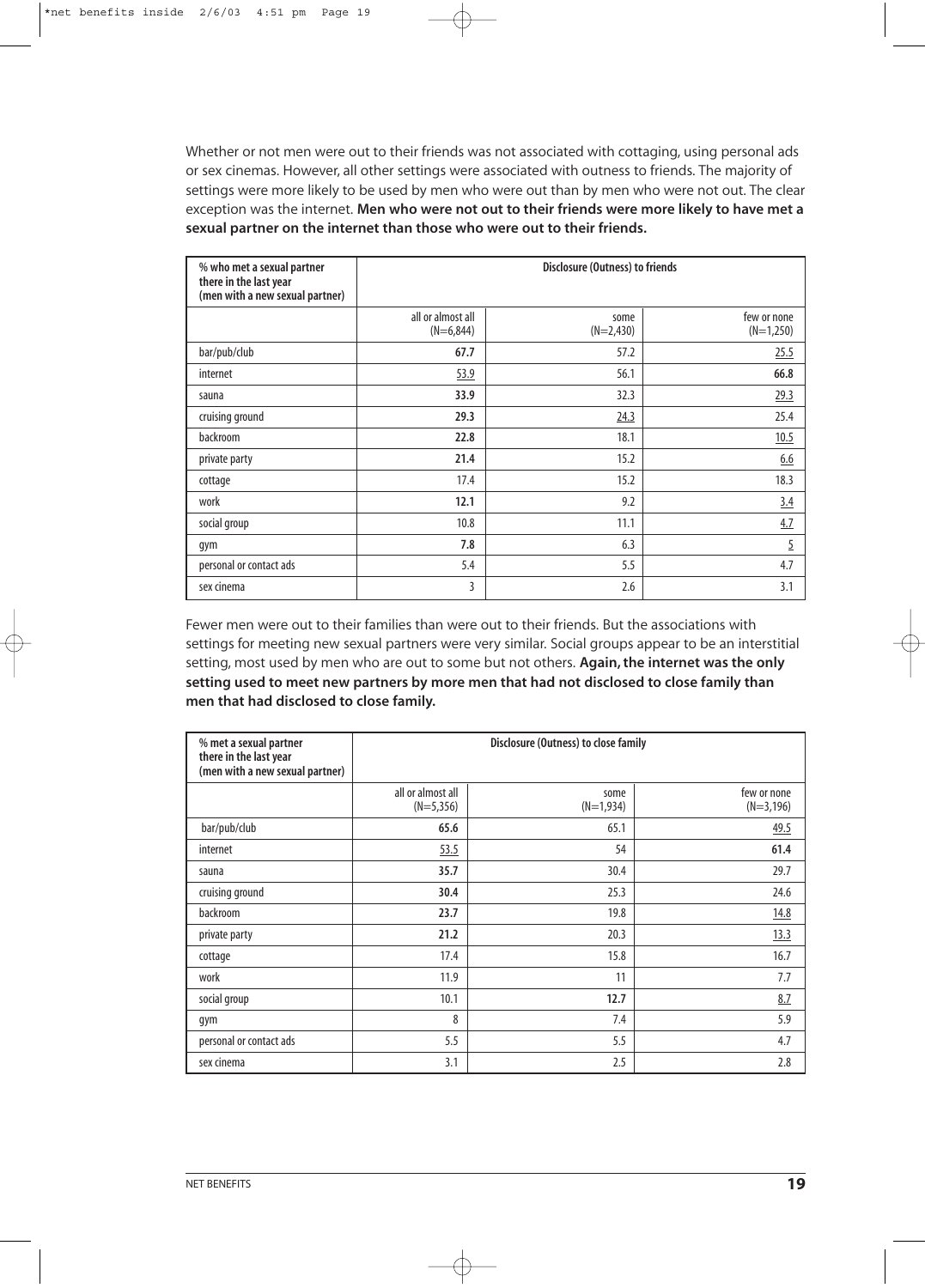Finally, the same overall pattern was observed in disclosure to work colleagues. **Again, the internet was the only setting used to meet new partners by more men that had not disclosed to work colleagues than men that had disclosed to work colleagues.**

| % met a sexual partner<br>there in the last year<br>(men with a new sexual partner) | <b>Disclosure (Outness) to work colleagues</b> |                     |                            |  |
|-------------------------------------------------------------------------------------|------------------------------------------------|---------------------|----------------------------|--|
|                                                                                     | all or almost all<br>$(N=4,598)$               | some<br>$(N=2,406)$ | few or none<br>$(N=2,952)$ |  |
| bar/pub/club                                                                        | 69.2                                           | 64.7                | 45.3                       |  |
| internet                                                                            | 52.2                                           | 56.7                | 62.8                       |  |
| sauna                                                                               | 34.4                                           | 34.9                | 29.4                       |  |
| cruising ground                                                                     | 29.7                                           | 28.1                | 24.7                       |  |
| backroom                                                                            | 23.2                                           | 22.6                | 14.7                       |  |
| private party                                                                       | 22                                             | 20                  | 12.3                       |  |
| cottage                                                                             | 18.6                                           | 14.3                | 16.4                       |  |
| work                                                                                | 14.8                                           | 10.7                | $\overline{5}$             |  |
| social group                                                                        | 10.6                                           | 10.3                | 8.9                        |  |
| gym                                                                                 | 8.2                                            | 8.4                 | 5.1                        |  |
| personal or contact ads                                                             | 5.1                                            | 5.4                 | 5.2                        |  |
| sex cinema                                                                          | 3.2                                            | 3.2                 | 2.1                        |  |

#### **4.5 SETTING USE AND RISK OF HIV EXPOSURE**

Here we examine the relationship between where men meet their new sexual partners and their likelihood of involvement in sexual HIV exposure. In GMSS 2002, all men were asked *How likely do you think it is that, in the last 12 months, you've fucked without a condom with a man with a different HIV status to yourself?* They were given a five point scale of probability on which to answer (*definitely have; probably have; may have / may not have; probably have not; definitely have not*). For the purposes of this analysis the scale has been collapsed to three points. This is a self-reported measure of involvement in sero-discordant unprotected anal intercourse (sdUAI).

The following table shows the proportion of men giving each answer to the question on likely involvement in sdUAI grouped by their HIV testing history and whether or not they had new sexual partners in the last year.

| <b>HIV testing history</b>         | tested positive             |                                | tested negative               |                                  | never tested                  |                                |
|------------------------------------|-----------------------------|--------------------------------|-------------------------------|----------------------------------|-------------------------------|--------------------------------|
| New partner or<br>not in last year | new<br>partner<br>$(N=863)$ | no new<br>partner<br>$(N=142)$ | new<br>partner<br>$(N=5,440)$ | no new<br>partner<br>$(N=1,229)$ | new<br>partner<br>$(N=4.342)$ | no new<br>partner<br>$(N=967)$ |
| definitely or probably have        | 37.5                        | 16.2                           | 10.7                          |                                  | 5.6                           | 3.7                            |
| may have, may not have             | 12.5                        | 1.4                            | 14.3                          | 2.3                              | 12.2                          | 3.4                            |
| definitely or probably have not    | 49.9                        | 82.4                           | 75                            | 92.8                             | 82.2                          | 92.9                           |

First, note that the men who had tested HIV positive were seven times more likely to report sdUAI than men who had not tested positive. Of men with a new sexual partner in the last year, 38% of diagnosed positive men indicated they definitely or probably had sdUAI compared to 11% of tested negative and 6% of untested men. This finding is consistent with previous GMSS findings (Hickson *et al.*, 1999; Weatherburn *et al.*, 2000).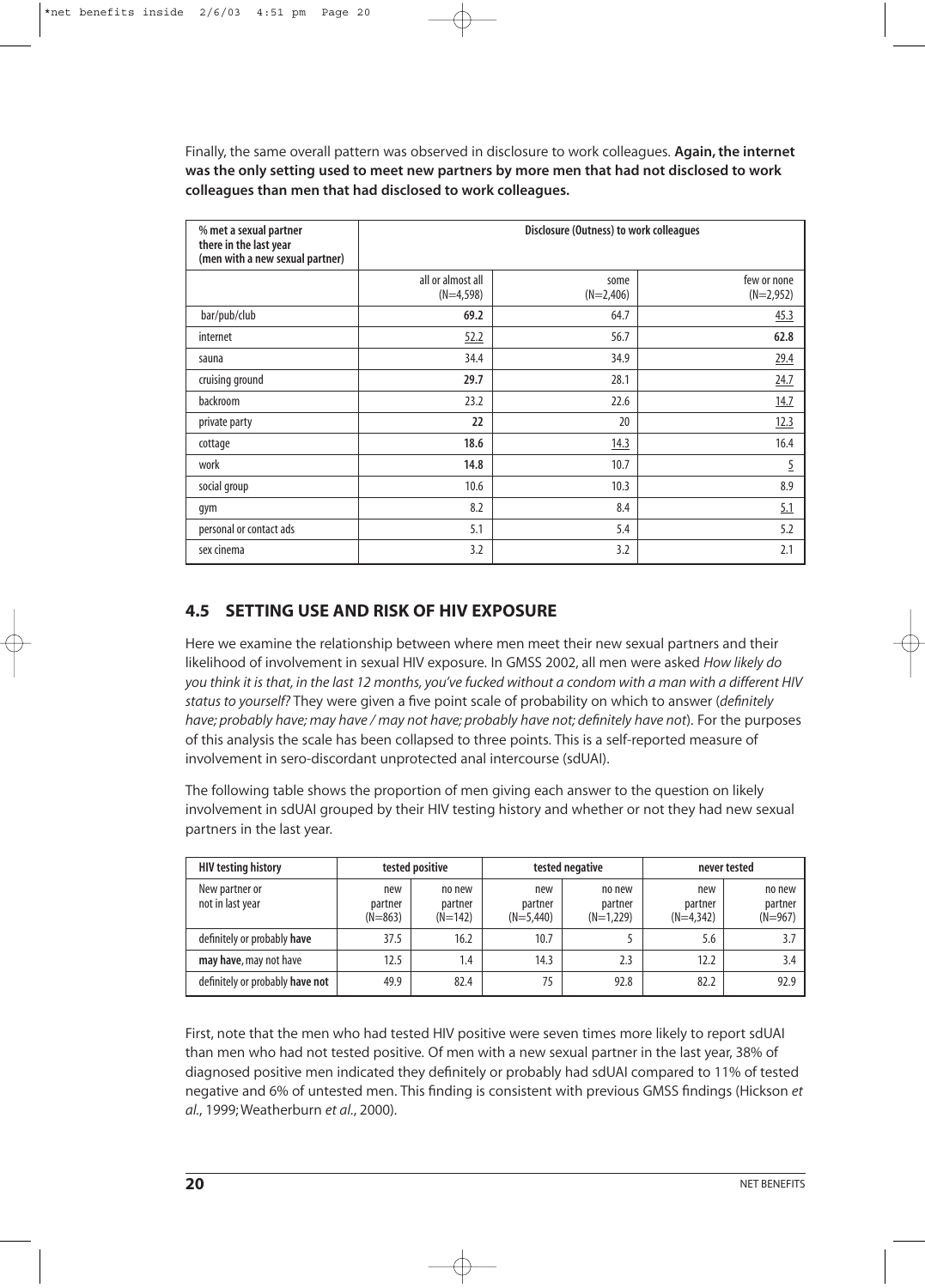Second, those men who had at least one new sexual partner in the last year were more likely to report any sdUAI than those who had no new partner:

- Diagnosed positive men who reported a new partner in the last year were **four times** more likely to report sdUAI than diagnosed positive men with no new partners.
- Tested negative men who reported a new partner in the last year were **twice** as likely to report sdUAI than tested negative men with no new partners.
- Never tested men who reported a new partner in the last year were **twice** as likely to report sdUAI than untested men with no new partners.

Among those men who had a new sexual partner, reporting any sdUAI was associated with some settings where new partners were met, but not others. The table below shows the odds ratio of having any sdUAI in the last year for those men who met a sexual partner in each setting compared with those who did not meet a partner in that setting. The analysis controls for age, volume of sexual partners and being in a sero-discordant relationship, since all these variables have an independent relationship to sdUAI. Again, since we are examining sdUAI the three testing history groups are reported separately (starred differences are significant odds ratios – see 4.3 for a note on reading them). We do not know who the self-reported sdUAI occurred with – nor where they were first met or if they were a new partner.

| Odds Ratio of having ANY sdUAI in last year<br>for those meeting a partner in each setting<br>compared to those not meeting a partner in<br>that setting (of men with a new sexual partner) | <b>HIV testing history</b>   |                               |                            |  |  |
|---------------------------------------------------------------------------------------------------------------------------------------------------------------------------------------------|------------------------------|-------------------------------|----------------------------|--|--|
|                                                                                                                                                                                             | tested positive<br>$(N=814)$ | tested negative<br>$(N=5157)$ | never tested<br>$(N=4154)$ |  |  |
| bar/pub/club                                                                                                                                                                                | $1.31(0.92 - 1.86)$          | $1.18(0.96 - 1.45)$           | $0.93(0.68-1.26)$          |  |  |
| internet                                                                                                                                                                                    | $*1.77(1.27-2.45)$           | $0.94(0.78-1.13)$             | $0.82(0.62 - 1.10)$        |  |  |
| sauna                                                                                                                                                                                       | $0.95(0.67-1.34)$            | $1.07(0.87-1.33)$             | $1.19(0.84-1.68)$          |  |  |
| cruising ground                                                                                                                                                                             | $0.85(0.59-1.24)$            | $1.23(0.98-1.55)$             | $1.33(0.92 - 1.94)$        |  |  |
| backroom                                                                                                                                                                                    | $*2.15(1.49-3.09)$           | $*1.69(1.35-2.12)$            | $*2.11(1.46-3.04)$         |  |  |
| private party                                                                                                                                                                               | $1.17(0.79-1.73)$            | $1.16(0.93-1.45)$             | $1.23(0.85-1.79)$          |  |  |
| cottage                                                                                                                                                                                     | $1.36(0.90-2.04)$            | $1.20(0.92 - 1.55)$           | $1.37(0.92 - 2.03)$        |  |  |
| work                                                                                                                                                                                        | $1.00(0.52 - 1.92)$          | $0.96(0.71-1.29)$             | $1.03(0.67-1.58)$          |  |  |
| social group                                                                                                                                                                                | $*1.88(1.05-3.33)$           | $1.07(0.81 - 1.43)$           | $1.20(0.78-1.86)$          |  |  |
| gym                                                                                                                                                                                         | $1.31(0.77 - 2.23)$          | $*1.44(1.07-1.93)$            | $1.59(0.99-2.56)$          |  |  |
| personal or contact ads                                                                                                                                                                     | $0.87(0.42 - 1.80)$          | $1.05(0.71-1.55)$             | $*2.06(1.26-3.36)$         |  |  |
| sex cinema                                                                                                                                                                                  | $0.60(0.28-1.27)$            | $1.10(0.68-1.78)$             | $1.57(0.85-2.89)$          |  |  |

Among all men, the setting most associated with sdUAI was the backroom. Men who had met a new partner in a backroom in the last year were twice as likely to indicate they had sdUAI than were those who had not met any new partners in a backroom. This is the only setting with a consistent positive relationship to sdUAI across the all three testing history groups (see Keogh & Weatherburn, 2000).

Among diagnosed positive men, the only other settings associated with sdUAI were social groups and the internet. Diagnosed positive men who had met a new partner via either of these two settings in the last year were twice as likely to indicate they had sdUAI than positive men who had not. Among men who had tested negative one other setting for meeting new sexual partners was associated with self-reported likelihood of sdUAI: the gym. Similarly among men that had never tested one other setting for meeting new sexual partners was associated with self-reported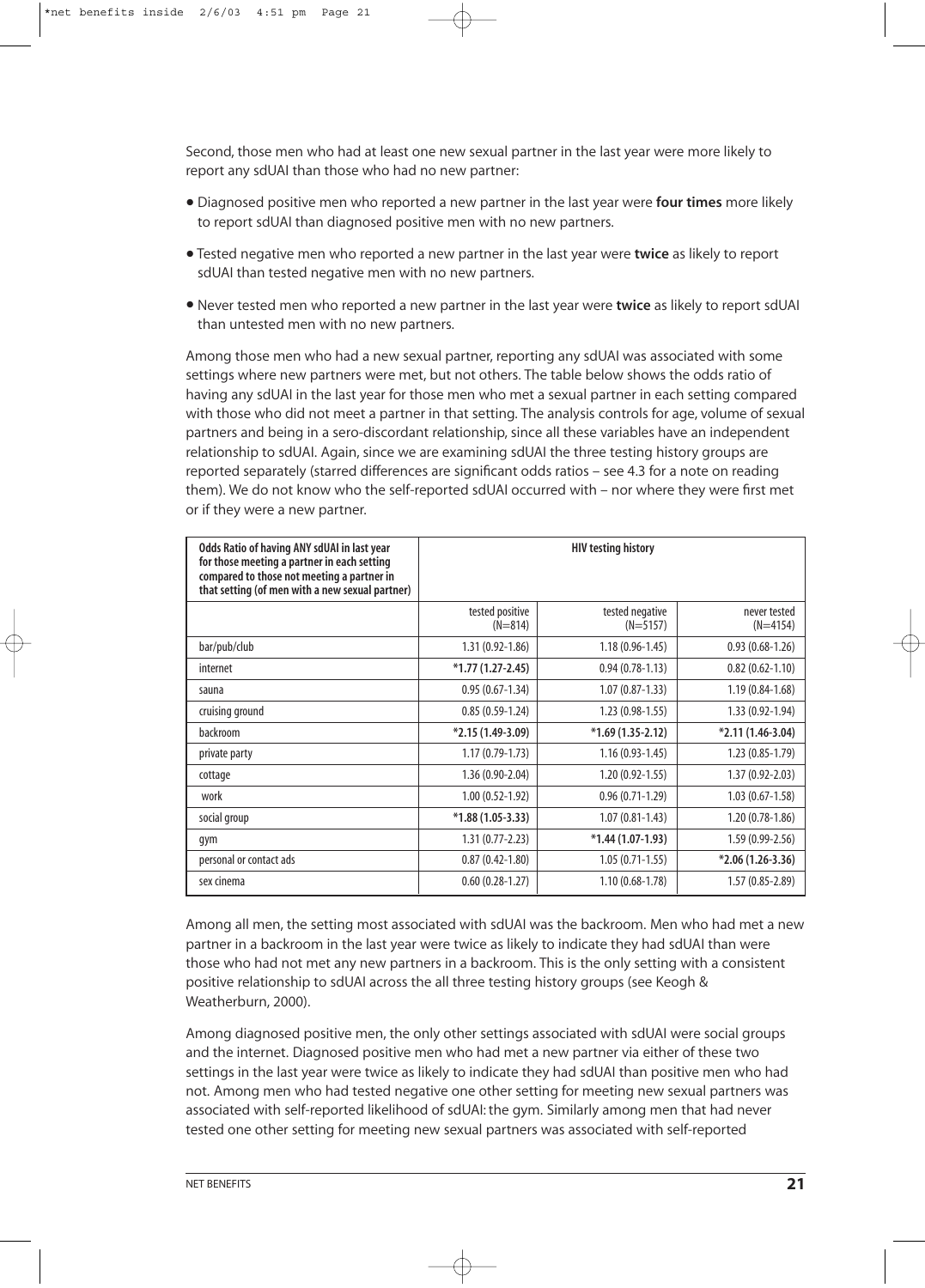likelihood of sdUAI: personal or contact ads. Ready explanations for these significant associations are not straightforward, and substantially more research is necessary to comprehend the relationship between where men meet new sexual partners, where they have sex with them and the likelihood of sexual HIV exposure and transmission.

Using the internet to meet new sexual partners is associated with self- reported sdUAI for diagnosed positive men, but not for either tested negative or untested men. However, our data demonstrates that any search for a universal 'risk-promoting setting' should start with backrooms.

#### **4.6 SUMMARY**

- Use of the internet by gay men doubled between 1999 and 2001.
- Use of other sexualised gay settings fell between 1999 and 2001 especially use of cottages and cruising grounds.
- •In 2001 the most popular settings for meeting new male sexual partners were:
	- $\triangleright$  gay pubs/ bars and clubs (62% of men with a new partner in the last year met one here);
	- $\triangleright$  the internet (51% of men with a new partner in the last year met one here);
	- $\triangleright$  saunas (34% of men with a new partner in the last year met one here);
	- $\triangleright$  cruising grounds (28% of men with a new partner in the last year met one here).
- At least four 'styles' of finding sexual partners can be detected in our data.

**Public sex environments and public sex venues:** cruising grounds, backrooms, cottages, saunas and sex cinemas form a cluster where anonymous sex occurs on-site.

**Everyday interaction (including the commercial gay scene):** meeting sexual partners in bars/pubs and clubs, the gym, private parties and work forms a cluster.

**Media (not face-to-face, not on commercial gay scene):** using the internet was most strongly associated with using personal (contact) ads in magazines and newspapers.

**Social groups:** was not strongly associated with meeting partners at any other setting.

- Disclosure of homosexual activity has a strong relationship with risk of sexual HIV exposure. Generally, men who have disclosed their homosexual activity to a higher proportion of people are more likely to be involved in anal intercourse and unprotected anal intercourse and serodiscordant unprotected anal intercourse.
- Disclosure of homosexual activity to friends, close family and work colleagues has the same broad relationship to where men meet their new male sexual partners.
- Personal ads and cottaging were used by similar numbers of men irrespective of disclosure of homosexuality to friends, close family and work colleagues.
- Men who are out to relatively few people were more likely to meet sexual partners on the internet than are men out to more people.
- All other settings for meeting new sexual partners were more popular among men with higher rates of disclosure compared to men with lower rates.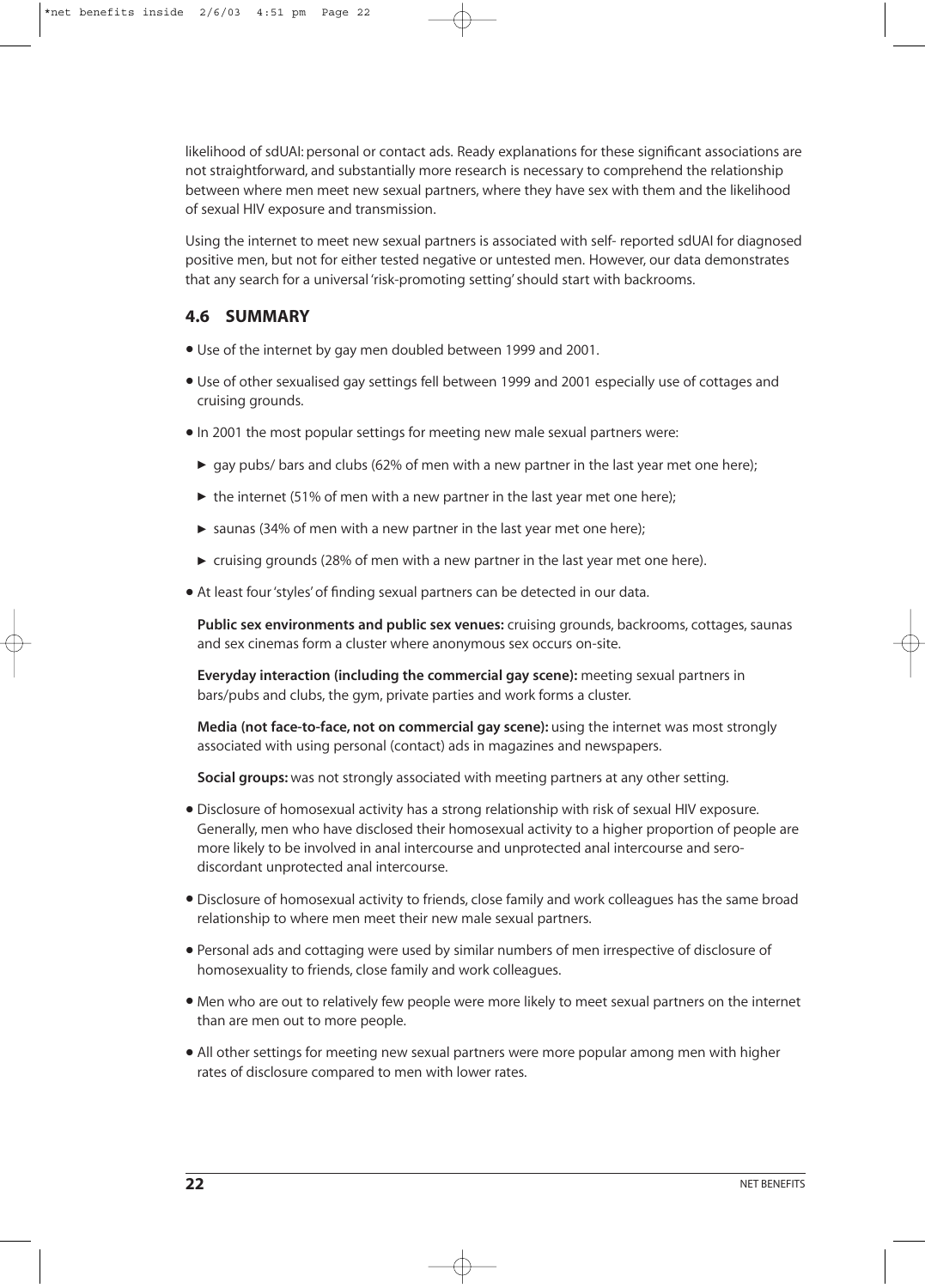- Among all men, the setting most associated with sdUAI was the backroom. Men who had met a new partner in a backroom in the last year were twice as likely to indicate they had sdUAI than were those who had not men in a backroom. This is the only setting with a consistent positive relationship to sdUAI across the all three testing history groups.
- Among men with diagnosed HIV, the only other settings associated with sdUAI were social groups and the internet.
- Among men who had tested negative the only other setting associated with self-reported likelihood of sdUAI was the gym.
- Among men who had never tested for HIV just one other setting for meeting new sexual partners was associated with self-reported likelihood of sdUAI: personal or contact ads.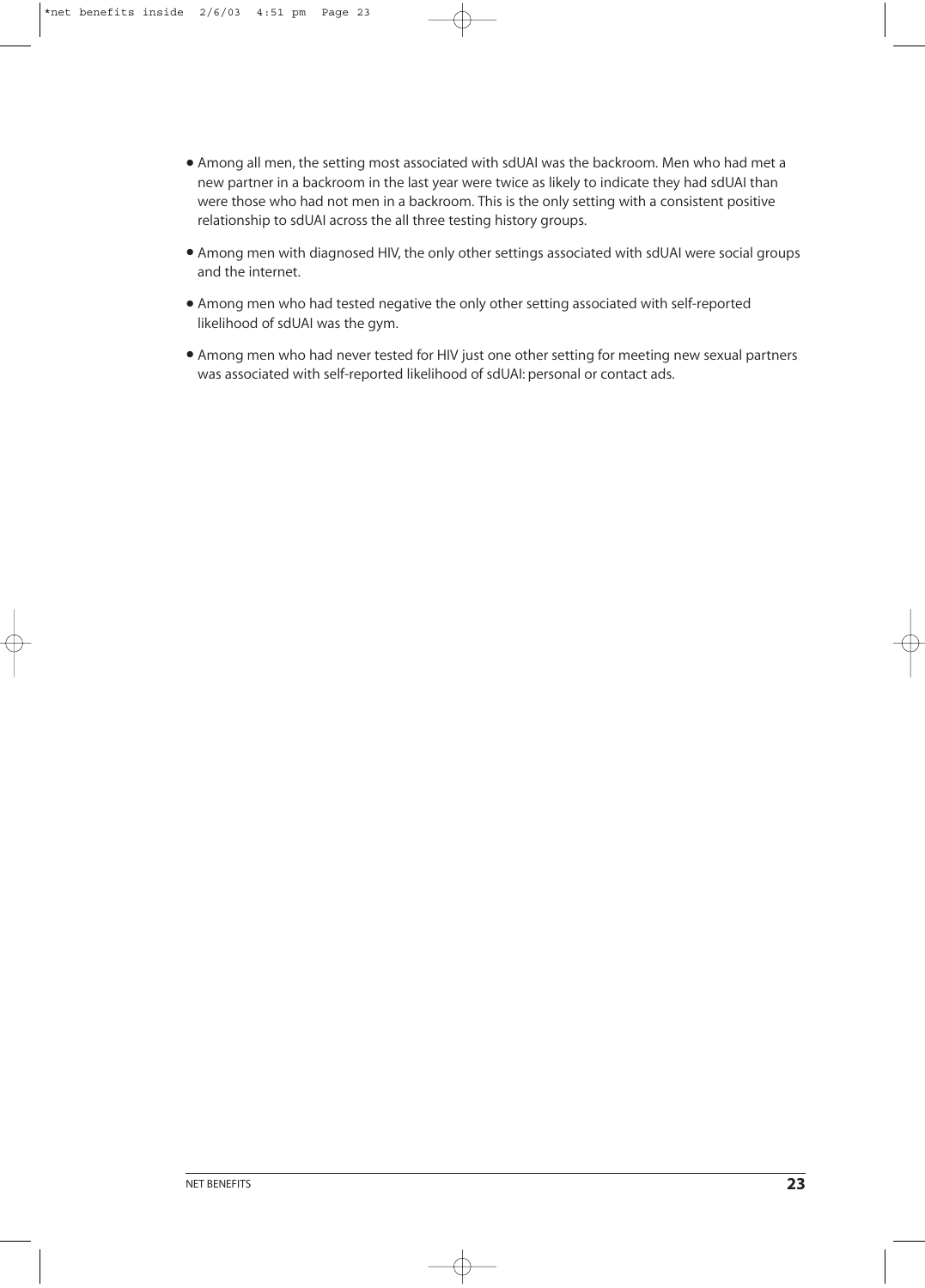### **Discussion** 5

The internet is a new setting for an existing population. The vast majority of gay men and other homosexually active men using the internet to meet male sexual partners were probably homosexually active before they had access to the internet. However, the internet is changing the way many men live. Men interested in having (more) sex with men now have a tool of communication that is within their control, discreet, cheap and very varied. It would be surprising if this new and additional setting for meeting men for sex did not allow more men to have the sex they want. One explanation for the observed increase in homosexual activity observed in the UK between 1990 and 2000 (Johnson *et al.*, 2001) is undoubtedly the increasing availability of the internet over that decade. That the increase disproportionately occurred among men resident outside London also fits this explanation, since this is the population most likely to use chat rooms.

Researchers tend to encourage us to reify populations of setting users into types of people. For example, Hospers *et al.* (2002) suggest "chatters on the internet may be a new target group for HIV prevention". Surveys compare men who meet sex partners on the internet with men who do not (McFarlane *et al.*, 2002), or men recruited on the internet with those recruited though some other means (Ross *et al.*, 2000), and make conclusions about the 'type of men' encountered. While this approach has the benefit of ease and description, it overlooks the fact that anyone can use the internet (in a way that not anyone can be under 25, or Black, for example). Use of the internet is not a demographic but a behaviour and users are not types of people, even though some types of people use it more than others.

This distinction becomes particularly important when interpreting findings that take a sample of men and compare those who have met sexual partners on the internet and those who have not. Since most of the men meeting partners on the internet will also be meeting partners elsewhere, it is important to place the internet alongside these other settings if its relevance is to be fairly judged. Findings such as "men meeting sexual partners over the internet reported having sex with more male partners ... compared with those not meeting partners in this manner" (Benotsch, Kalichman & Cage, 2002) are truisms. It is true for every setting in which men meet sexual partners, because men meeting sexual partners have sex with more men compared to those not meeting sexual partners. Further, since the probability of unprotected anal intercourse (UAI) increases with increasing partner numbers, we should expect that men meeting partners through any route are more likely to have UAI than men not meeting partners through that route (which Benotsch *et al.* duly find). In terms of priority settings for HIV prevention, any comparison with the internet must be with another setting where new partners are sought or interventions can be encountered.

In our data, any search for a universally 'risky' setting should start with backrooms (see Keogh & Weatherburn, 2000). However, using the internet to meet new sexual partners is associated with selfreported sdUAI for diagnosed HIV positive men, though it is not for either tested negative or untested men. Ready explanations for this association are not straightforward, and substantially more research is necessary to comprehend the relationship between where men meet new sexual partners, where they have sex with them and the likelihood of sexual HIV exposure and transmission.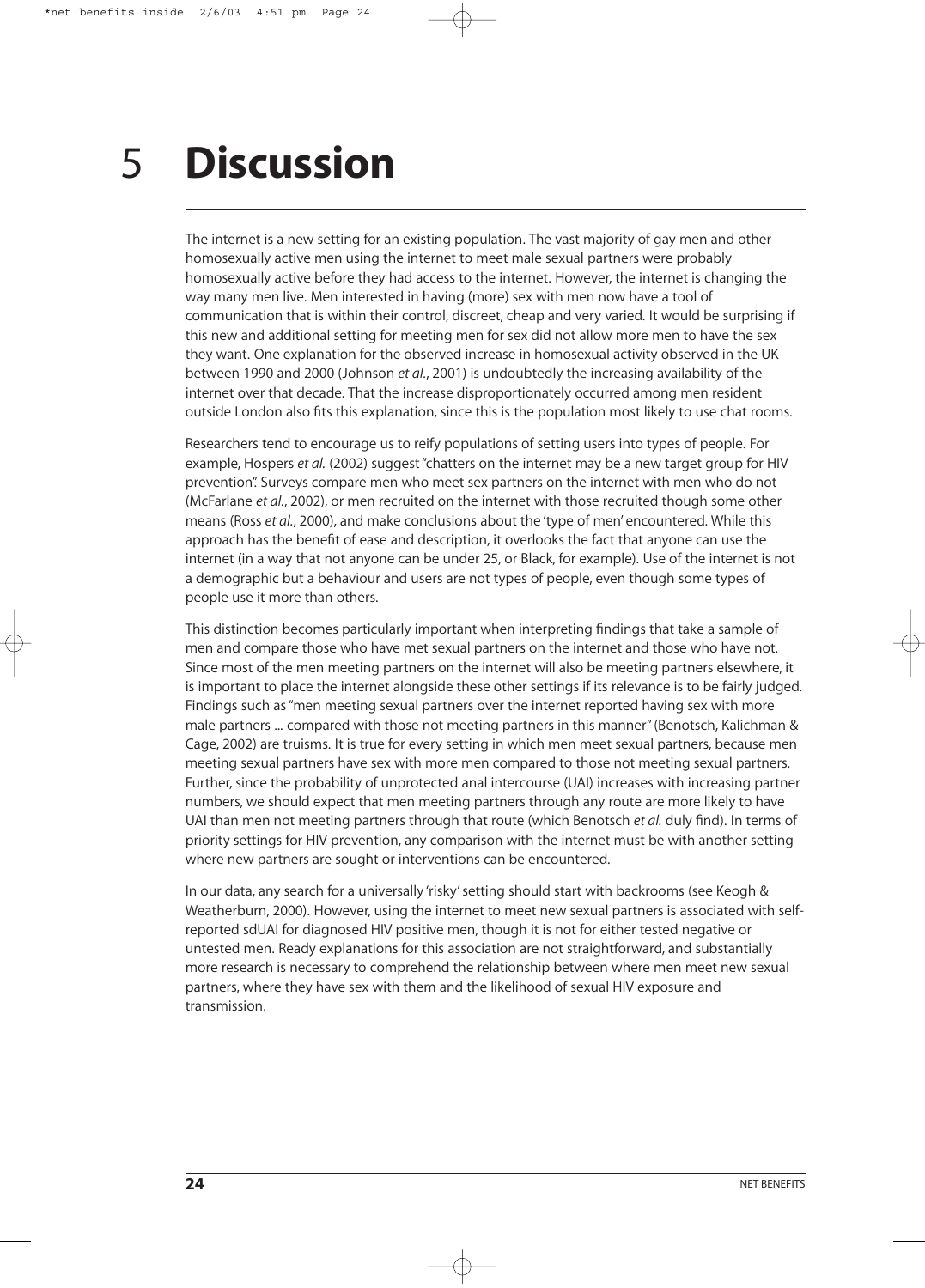# **References**

Anderson W (1998) *Sexual health in cyberspace: overcoming the obstacles to promoting sexual health on the internet.* London, Health Education Authority (020-7061 3155). Available online from http://www.hda-online.org.uk/nhpis

Benotsch EG, Kalichman S, Cage M (2002) Men who have met sex partners via the internet: prevalence, predictors and implications for HIV prevention. *Archives of Sexual Behaviour, 31(2):* 177-183.

Bull SS, McFarlane M, King D (2001) Barriers to STD/HIV prevention on the internet. *Health Education Research, 16(6):* 661–670.

Chiasson MA, Hirshfield S, Humberstone M, DiFilippi J, Newstein D, Koblin B, Remien R (2003) The internet and high-risk sex among men who have sex with men. 10th Conference on Retroviruses and Opportunistic Infections. Abstract 37, Boston, MA, February 10-14. Abstract available online from http://www.retroconference.org/2003/Abstract

Cline R, Haynes K (2001) Consumer health information-seeking on the internet: the state of the art. *Health Education Research, 16(6):* 671-692.

Grandinetti D (2000) Doctors and the web: help your patients surf the net safely. *Medical Economics*, April: 28-34.

Hickson F, Reid D, Weatherburn P, Henderson L, Stephens M (1998) *Making data count: findings from the National Gay Men's Sex Survey 1997.* London, Terrence Higgins Trust (020-7831 0330). Available online from http://www.sigmaresearch.org.uk/reports

Hickson F, Weatherburn P, Reid D, Henderson L, Stephens M (1999) *Evidence for change: findings from the National Gay Men's Sex Survey 1998.* London, Sigma Research (020-7737 6223). Available online from http://www.sigmaresearch.org.uk/reports

Hickson F, Nutland W, Doyle T, Burbidge N, Burnell C, Cadette M, Henderson L, Ward M, Wools, C, Weatherburn P. (2000) *Making it count: a collaborative planning framework to reduce the incidence of HIV infection during sex between men.* 2nd Edition, London, Sigma Research (020-7737 6223). Available online from http://www.sigmaresearch.org.uk/reports

Hickson F, Reid D, Weatherburn P, Stephens M, Brown D (2001) *Time for more: findings from the National Gay Men's Sex Survey* 2000. London, Sigma Research (020-7737 6223). Available online from http://www.sigmaresearch.org.uk/reports

Hospers HJ, Harterink P, van den Hoek K, Veenstra J (2002) Chatters on the internet: a special target group for HIV prevention. *AIDS Care, 14(4):* 539–544.

Hurley M (2003) *Electronic technologies, HIV education and health promotion targeting gay men and men who have sex with men.* Education Discussion Papers, Vol. 4, Sydney, Australian Federation of AIDS Organisations. Available online from http://www.afao.org.au/upload\_files/company2520/ discpaps/

Johnson AM, Mercer CH, Erens B, Copas AJ, McManus S *et al.* (2001) Sexual behaviour in Britain: partnerships, practices, and HIV risk behaviours. *Lancet 358(9296):* 1835-1842.